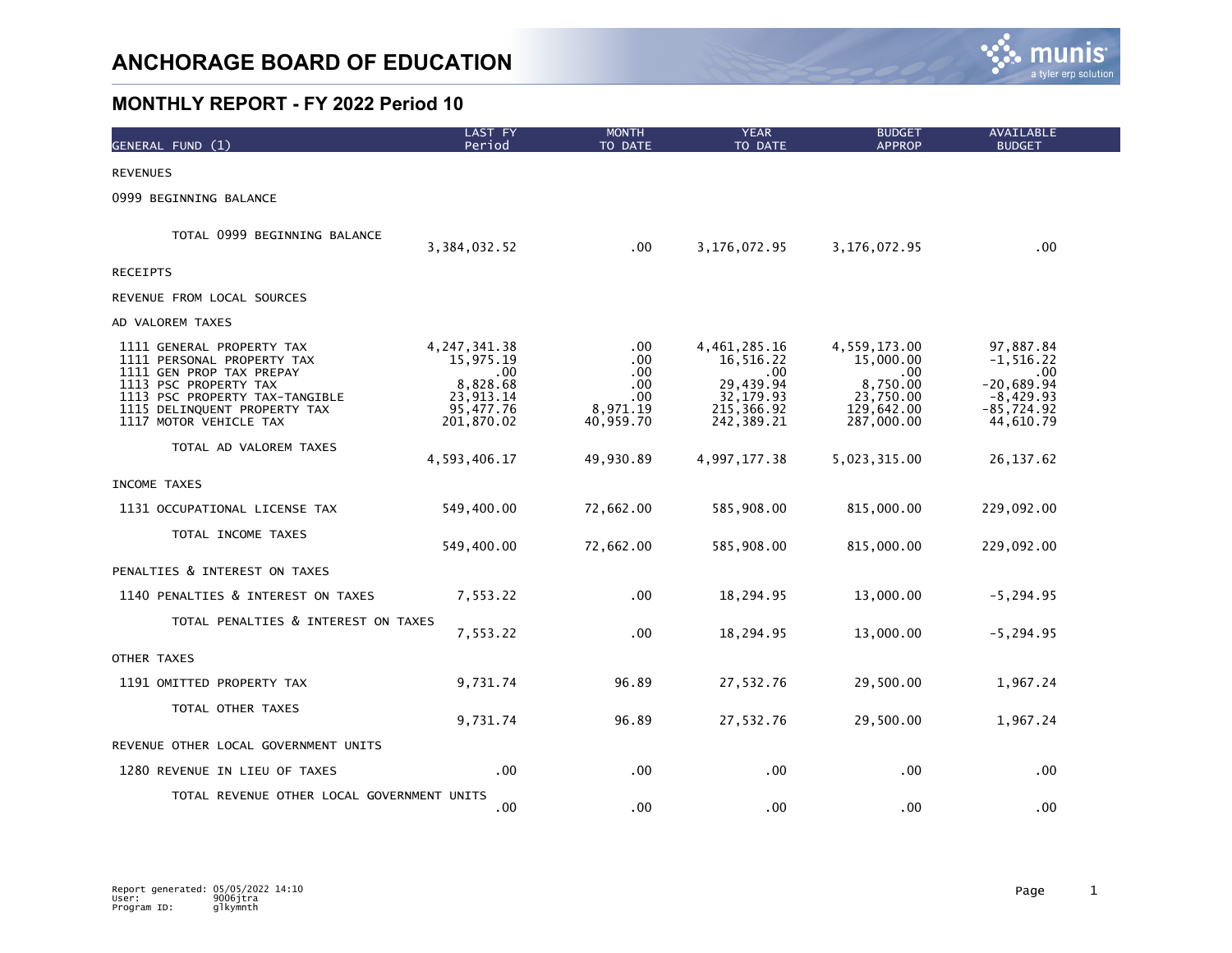| GENERAL FUND (1)                                                                                                                                                                                                           | LAST FY<br>Period                                                   | <b>MONTH</b><br>TO DATE                                    | <b>YEAR</b><br>TO DATE                                                       | <b>BUDGET</b><br><b>APPROP</b>                                 | AVAILABLE<br><b>BUDGET</b>                                             |  |
|----------------------------------------------------------------------------------------------------------------------------------------------------------------------------------------------------------------------------|---------------------------------------------------------------------|------------------------------------------------------------|------------------------------------------------------------------------------|----------------------------------------------------------------|------------------------------------------------------------------------|--|
| TUITION                                                                                                                                                                                                                    |                                                                     |                                                            |                                                                              |                                                                |                                                                        |  |
| 1310 TUITION FROM INDIVIDUALS<br>1320 TUIT FRM OTH GOVT SRCS W/IN ST<br>1340 OTHER TUITION<br>1340 KINDERGARTEN TUITION                                                                                                    | $.00 \times$<br>.00<br>$.00 \,$<br>.00                              | .00<br>.00<br>.00<br>.00                                   | .00.<br>.00<br>.00.<br>.00                                                   | .00<br>.00.<br>.00<br>.00                                      | .00.<br>.00.<br>.00.<br>.00.                                           |  |
| TOTAL TUITION                                                                                                                                                                                                              | .00                                                                 | .00                                                        | .00                                                                          | .00                                                            | .00.                                                                   |  |
| EARNINGS ON INVESTMENTS                                                                                                                                                                                                    |                                                                     |                                                            |                                                                              |                                                                |                                                                        |  |
| 1510 INTEREST ON INVESTMENTS                                                                                                                                                                                               | 19,493.85                                                           | 2,696.24                                                   | 15,798.44                                                                    | 23,250.00                                                      | 7,451.56                                                               |  |
| TOTAL EARNINGS ON INVESTMENTS                                                                                                                                                                                              | 19,493.85                                                           | 2,696.24                                                   | 15,798.44                                                                    | 23,250.00                                                      | 7,451.56                                                               |  |
| STUDENT ACTIVITIES                                                                                                                                                                                                         |                                                                     |                                                            |                                                                              |                                                                |                                                                        |  |
| 1740 STUDENT FEES<br>1740 STUDENT FEES-EXTRA CURRICULAR                                                                                                                                                                    | 68,135.00<br>10,969.00                                              | 2,475.00<br>4,211.70                                       | 68,929.00<br>21,502.95                                                       | 69,000.00<br>.00                                               | 71.00<br>$-21, 502.95$                                                 |  |
| TOTAL STUDENT ACTIVITIES                                                                                                                                                                                                   | 79,104.00                                                           | 6,686.70                                                   | 90,431.95                                                                    | 69,000.00                                                      | $-21,431.95$                                                           |  |
| OTHER REVENUE FROM LOCAL SOURCES                                                                                                                                                                                           |                                                                     |                                                            |                                                                              |                                                                |                                                                        |  |
| 1919 OTHER RENTAL INCOME<br>1920 CONTRIBUTIONS/DONATIONS<br>1980 REFUND OF PRIOR YR EXPENDITURE<br>1990 MISCELLANEOUS REVENUE<br>1990 CONCECO ANNUITY REFUND<br>1990 MEDICAID REIMBURSEMENT<br>1990 CENTENNIAL CELEBRATION | 300.00<br>.00.<br>.00.<br>23,067.56<br>$.00 \,$<br>16,028.87<br>.00 | 760.00<br>.00<br>.00<br>5, 145. 23<br>.00<br>424.54<br>.00 | 5,030.00<br>.00.<br>$.00 \,$<br>15,863.89<br>$.00 \times$<br>5,838.92<br>.00 | 1,000.00<br>.00<br>.00<br>27,000.00<br>.00<br>19,000.00<br>.00 | $-4,030.00$<br>$.00 \,$<br>.00<br>11,136.11<br>.00<br>13,161.08<br>.00 |  |
| TOTAL OTHER REVENUE FROM LOCAL SOURCES                                                                                                                                                                                     | 39,396.43                                                           | 6,329.77                                                   | 26,732.81                                                                    | 47,000.00                                                      | 20,267.19                                                              |  |
| TOTAL REVENUE FROM LOCAL SOURCES                                                                                                                                                                                           | 5,298,085.41                                                        | 138,402.49                                                 | 5,761,876.29                                                                 | 6,020,065.00                                                   | 258,188.71                                                             |  |
| REVENUE FROM STATE SOURCES                                                                                                                                                                                                 |                                                                     |                                                            |                                                                              |                                                                |                                                                        |  |
| STATE PROGRAM                                                                                                                                                                                                              |                                                                     |                                                            |                                                                              |                                                                |                                                                        |  |
| 3111 SEEK PROGRAM                                                                                                                                                                                                          | 486, 371.00                                                         | 60,524.00                                                  | 538,154.00                                                                   | 636,841.00                                                     | 98,687.00                                                              |  |
| TOTAL STATE PROGRAM                                                                                                                                                                                                        | 486, 371.00                                                         | 60,524.00                                                  | 538,154.00                                                                   | 636,841.00                                                     | 98,687.00                                                              |  |
| OTHER STATE FUNDING                                                                                                                                                                                                        |                                                                     |                                                            |                                                                              |                                                                |                                                                        |  |
| 3120 OTHER STATE FUNDING                                                                                                                                                                                                   | .00                                                                 | .00                                                        | .00                                                                          | .00                                                            | .00                                                                    |  |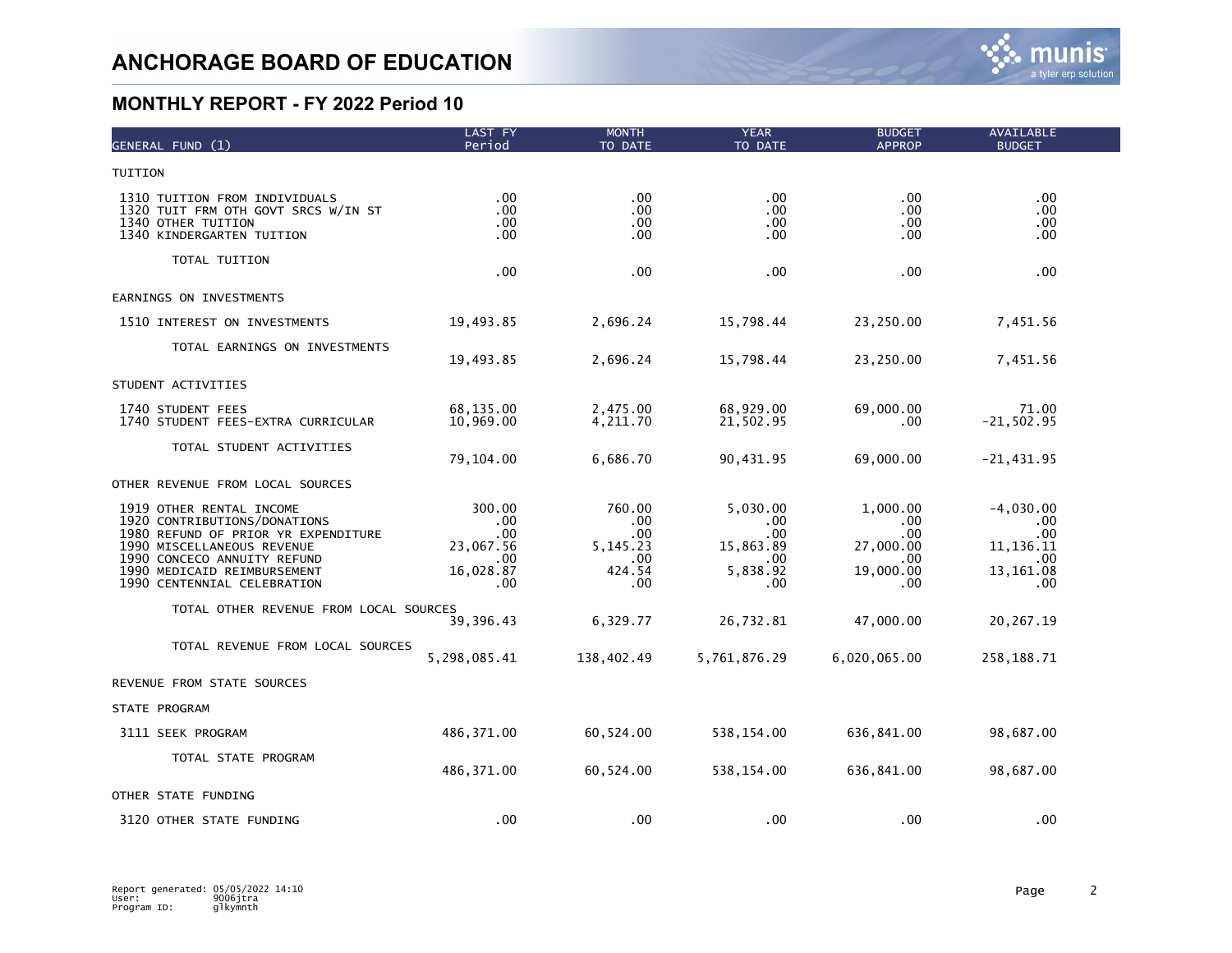| GENERAL FUND (1)                                                        | LAST FY<br>Period    | <b>MONTH</b><br>TO DATE              | <b>YEAR</b><br>TO DATE | <b>BUDGET</b><br><b>APPROP</b> | <b>AVAILABLE</b><br><b>BUDGET</b> |  |
|-------------------------------------------------------------------------|----------------------|--------------------------------------|------------------------|--------------------------------|-----------------------------------|--|
| 3126 SUB SALARY REIMB (STATE)<br>3128 AUDIT REIMBURSEMENT               | .00<br>.00           | .00<br>.00                           | .00<br>.00             | .00<br>.00.                    | .00<br>.00.                       |  |
| TOTAL OTHER STATE FUNDING                                               | .00                  | .00                                  | .00                    | .00                            | .00.                              |  |
| EXPENDITURE REIMBURSEMENTS                                              |                      |                                      |                        |                                |                                   |  |
| 3130 NATIONAL BOARD CERT TEACHER<br>3131 STATE MISCELLANEOUS REIMBURSE  | .00<br>.00.          | .00 <sub>1</sub><br>.00              | .00<br>.00             | 10,000.00<br>.00.              | 10,000.00<br>.00.                 |  |
| TOTAL EXPENDITURE REIMBURSEMENTS                                        | .00                  | $.00 \,$                             | .00                    | 10,000.00                      | 10,000.00                         |  |
| REVENUE IN LIEU OF TAXES/STATE                                          |                      |                                      |                        |                                |                                   |  |
| 3800 REVENUE IN LIEU OF TAXES/STATE                                     | 7,130.36             | 720.67                               | 7,194.67               | 8,500.00                       | 1,305.33                          |  |
| TOTAL REVENUE IN LIEU OF TAXES/STATE                                    | 7,130.36             | 720.67                               | 7,194.67               | 8,500.00                       | 1,305.33                          |  |
| REVENUE ON BEHALF PAYMENTS                                              |                      |                                      |                        |                                |                                   |  |
| 3900 STATE ON-BEHALF PAYMENTS                                           | .00                  | $.00 \,$                             | .00                    | .00.                           | .00.                              |  |
| TOTAL REVENUE ON BEHALF PAYMENTS                                        | .00                  | .00                                  | .00                    | .00                            | .00                               |  |
| TOTAL REVENUE FROM STATE SOURCES                                        | 493,501.36           | 61,244.67                            | 545, 348.67            | 655, 341.00                    | 109,992.33                        |  |
| OTHER RECEIPTS                                                          |                      |                                      |                        |                                |                                   |  |
| <b>BOND ISSUANCE</b>                                                    |                      |                                      |                        |                                |                                   |  |
| 5100 BOND SALE<br>5110 BOND PRINCIPAL PROCEEDS                          | .00<br>.00           | .00.<br>$.00 \,$                     | .00<br>.00             | .00.<br>.00                    | .00.<br>.00.                      |  |
| TOTAL BOND ISSUANCE                                                     | .00                  | .00 <sub>1</sub>                     | .00                    | .00.                           | .00                               |  |
| <b>INTERFUND TRANSFERS</b>                                              |                      |                                      |                        |                                |                                   |  |
| 5210 FUND TRANSFER<br>5220 INDIRECT COSTS TRANSFER                      | $.00 \,$<br>$.00 \,$ | .00.<br>.00                          | .00<br>.00             | .00.<br>.00                    | .00.<br>.00.                      |  |
| TOTAL INTERFUND TRANSFERS                                               | .00                  | $.00 \,$                             | .00                    | .00.                           | .00.                              |  |
| SALE OR COMP FOR LOSS OF ASSETS                                         |                      |                                      |                        |                                |                                   |  |
| 5311 SALE OF LAND & IMPROVEMENTS<br>5312 LOSS COMP - LAND & IMPROVEMNTS | $.00 \,$<br>.00      | .00 <sub>1</sub><br>.00 <sub>1</sub> | .00<br>.00             | .00.<br>.00.                   | .00<br>.00                        |  |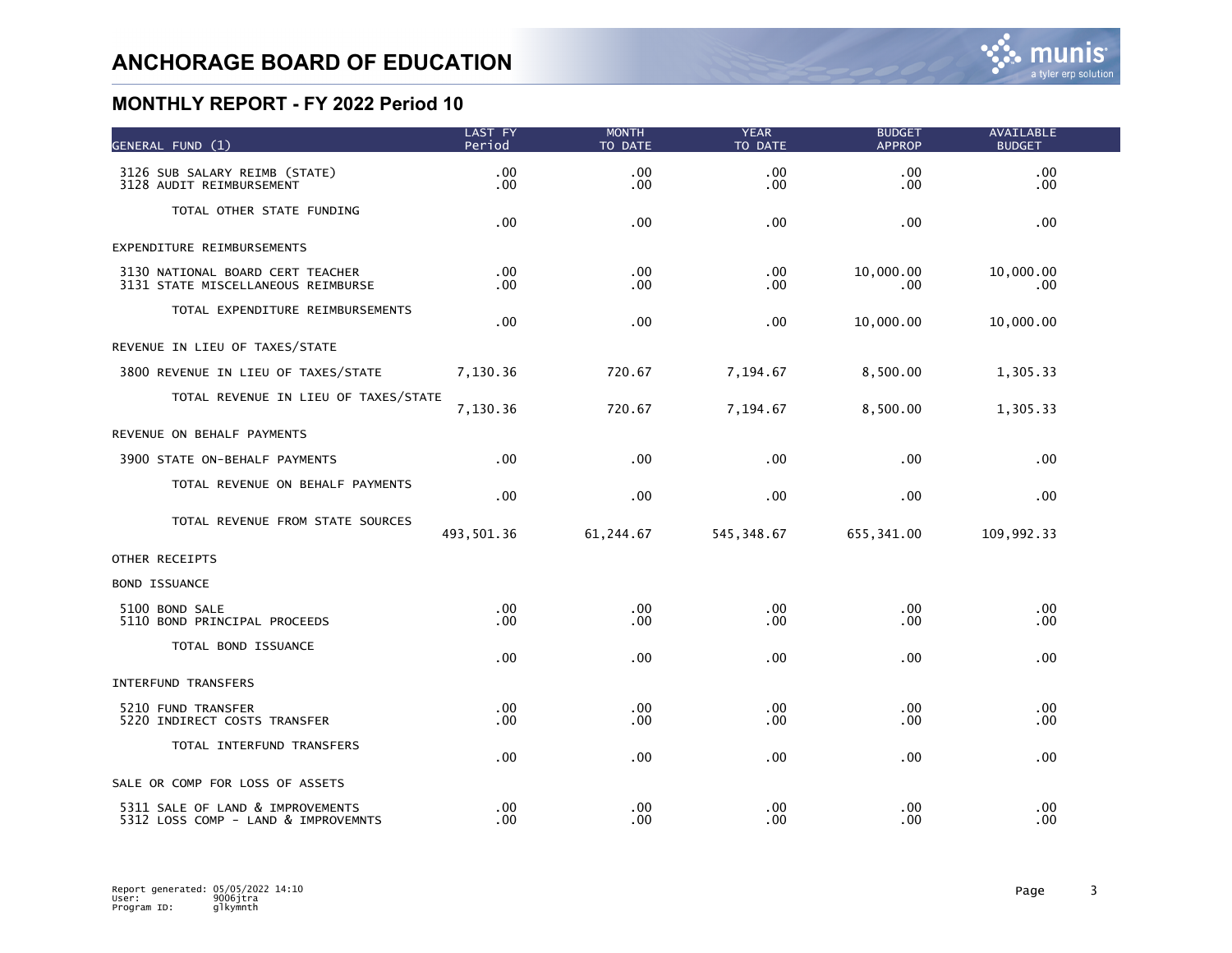| GENERAL FUND (1)                                                                           | LAST FY<br>Period | <b>MONTH</b><br>TO DATE | <b>YEAR</b><br>TO DATE | <b>BUDGET</b><br><b>APPROP</b> | <b>AVAILABLE</b><br><b>BUDGET</b> |  |
|--------------------------------------------------------------------------------------------|-------------------|-------------------------|------------------------|--------------------------------|-----------------------------------|--|
| 5332 LOSS COMP - BUILDINGS<br>5341 SALE OF EQUIPMENT ETC<br>5342 LOSS COMP - EQUIPMENT ETC | .00<br>.00<br>.00 | .00<br>.00<br>.00       | .00<br>.00<br>.00      | .00<br>.00<br>.00              | 00.<br>00.<br>00.                 |  |
| TOTAL SALE OR COMP FOR LOSS OF ASSETS                                                      | $.00 \,$          | .00                     | .00                    | .00.                           | .00                               |  |
| TOTAL OTHER RECEIPTS                                                                       | .00 <sub>1</sub>  | .00                     | .00                    | .00.                           | .00                               |  |
| TOTAL RECEIPTS                                                                             | 5,791,586.77      | 199,647.16              | 6,307,224.96           | 6,675,406.00                   | 368, 181.04                       |  |
| TOTAL REVENUE                                                                              | 9, 175, 619, 29   | 199,647.16              | 9,483,297.91           | 9,851,478.95                   | 368, 181.04                       |  |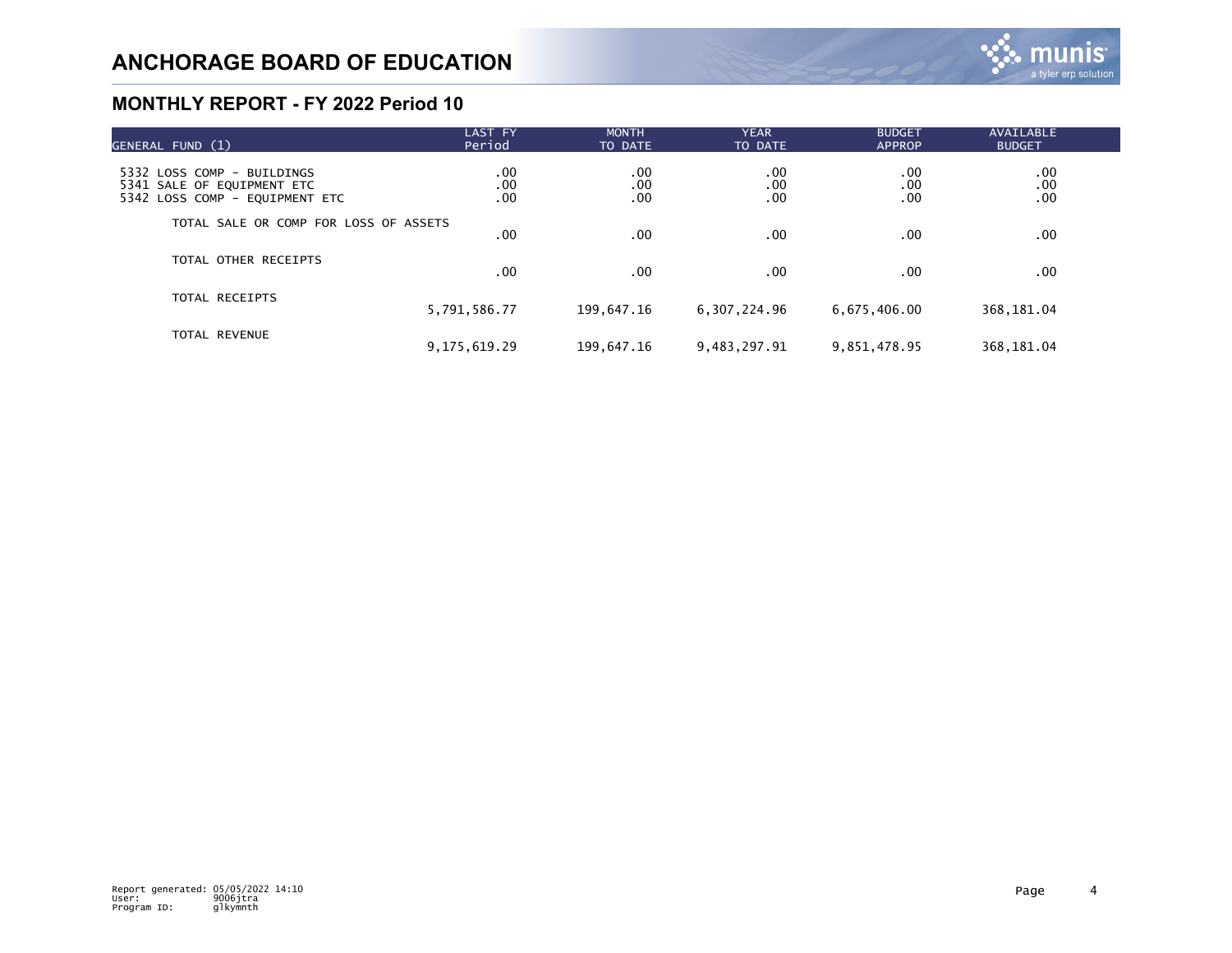

|                                                              | GENERAL FUND (1)                                                                                                                                                                              | <b>LAST FY</b><br>Period                                                                             | <b>MONTH</b><br>TO DATE                                                            | <b>YEAR</b><br>TO DATE                                                                          | <b>BUDGET</b><br><b>APPROP</b>                                                                    | <b>AVAILABLE</b><br><b>BUDGET</b>                                                            |
|--------------------------------------------------------------|-----------------------------------------------------------------------------------------------------------------------------------------------------------------------------------------------|------------------------------------------------------------------------------------------------------|------------------------------------------------------------------------------------|-------------------------------------------------------------------------------------------------|---------------------------------------------------------------------------------------------------|----------------------------------------------------------------------------------------------|
| <b>EXPENDITURES</b>                                          |                                                                                                                                                                                               |                                                                                                      |                                                                                    |                                                                                                 |                                                                                                   |                                                                                              |
| 1000                                                         | INSTRUCTION                                                                                                                                                                                   |                                                                                                      |                                                                                    |                                                                                                 |                                                                                                   |                                                                                              |
| 0100<br>0200<br>0280<br>0300<br>0500<br>0600<br>0700         | SALARIES PERSONNEL SERVICES<br><b>EMPLOYEE BENEFITS</b><br>ON-BEHALF<br>PURCHASED PROF AND TECH SERV<br>OTHER PURCHASED SERVICES<br>SUPPLIES<br>PROPERTY                                      | 1,883,454.64<br>145,630.82<br>.00<br>$.00 \,$<br>$.00 \,$<br>53,000.71<br>.00                        | 336, 427.47<br>21,994.49<br>$.00 \,$<br>.00<br>$.00 \,$<br>3,283.09<br>.00         | 1,922,062.34<br>148,764.06<br>$.00 \,$<br>.00<br>$.00 \,$<br>41,993.41<br>$.00 \,$              | 2,746,523.00<br>488,391.00<br>.00.<br>.00<br>476,000.00<br>114,465.00<br>.00                      | 824,460.66<br>339,626.94<br>$.00 \,$<br>.00.<br>476,000.00<br>72,471.59<br>$.00 \,$          |
|                                                              | TOTAL 1000<br>INSTRUCTION                                                                                                                                                                     | 2,082,086.17                                                                                         | 361,705.05                                                                         | 2, 112, 819.81                                                                                  | 3,825,379.00                                                                                      | 1,712,559.19                                                                                 |
| 2100                                                         | STUDENT SUPPORT SERVICES                                                                                                                                                                      |                                                                                                      |                                                                                    |                                                                                                 |                                                                                                   |                                                                                              |
| 0100<br>0200<br>0280<br>0300<br>0500<br>0600<br>0800         | SALARIES PERSONNEL SERVICES<br><b>EMPLOYEE BENEFITS</b><br>ON-BEHALF<br>PURCHASED PROF AND TECH SERV<br>OTHER PURCHASED SERVICES<br><b>SUPPLIES</b><br>DEBT SERVICE AND MISCELLANEOUS         | 97,976.98<br>6,450.48<br>$.00 \,$<br>$.00 \,$<br>2,126.10<br>670.00<br>.00                           | 22,626.09<br>4,205.06<br>.00.<br>.00.<br>.00 <sub>1</sub><br>147.19<br>.00         | 119,910.65<br>16,396.45<br>$.00 \,$<br>289.00<br>2,765.78<br>347.19<br>.00                      | 170,225.00<br>11,254.00<br>.00<br>500.00<br>2,618.00<br>850.00<br>1,065.00                        | 50,314.35<br>$-5, 142.45$<br>.00<br>211.00<br>$-147.78$<br>502.81<br>1,065.00                |
|                                                              | TOTAL 2100<br>STUDENT SUPPORT SERVICES                                                                                                                                                        | 107, 223.56                                                                                          | 26,978.34                                                                          | 139,709.07                                                                                      | 186, 512.00                                                                                       | 46,802.93                                                                                    |
| 2200                                                         | INSTRUCTIONAL STAFF SUPP SERV                                                                                                                                                                 |                                                                                                      |                                                                                    |                                                                                                 |                                                                                                   |                                                                                              |
| 0100<br>0200<br>0280<br>0300<br>0500<br>0600<br>0700<br>0800 | SALARIES PERSONNEL SERVICES<br><b>EMPLOYEE BENEFITS</b><br>ON-BEHALF<br>PURCHASED PROF AND TECH SERV<br>OTHER PURCHASED SERVICES<br>SUPPLIES<br>PROPERTY<br>DEBT SERVICE AND MISCELLANEOUS    | 480,389.02<br>44,645.91<br>$.00 \,$<br>10,976.55<br>1,104.18<br>14,059.25<br>.00<br>65.00            | 85,566.73<br>8,341.40<br>.00<br>911.60<br>.00.<br>4,537.89<br>.00<br>$.00 \,$      | 483, 352.05<br>47,274.18<br>$.00 \,$<br>14, 353.40<br>365.00<br>12,585.03<br>$.00 \,$<br>625.00 | 653,647.00<br>56,958.00<br>.00<br>24,491.00<br>10,600.00<br>23,286.00<br>$.00 \,$<br>2,250.00     | 170,294.95<br>9,683.82<br>$.00 \,$<br>10,137.60<br>10,235.00<br>10,700.97<br>.00<br>1,625.00 |
|                                                              | TOTAL 2200<br>INSTRUCTIONAL STAFF SUPP SERV                                                                                                                                                   | 551,239.91                                                                                           | 99, 357.62                                                                         | 558,554.66                                                                                      | 771,232.00                                                                                        | 212,677.34                                                                                   |
| 2300                                                         | DISTRICT ADMIN SUPPORT                                                                                                                                                                        |                                                                                                      |                                                                                    |                                                                                                 |                                                                                                   |                                                                                              |
| 0100<br>0200<br>0280<br>0300<br>0500<br>0600<br>0800<br>0840 | SALARIES PERSONNEL SERVICES<br><b>EMPLOYEE BENEFITS</b><br>ON-BEHALF<br>PURCHASED PROF AND TECH SERV<br>OTHER PURCHASED SERVICES<br>SUPPLIES<br>DEBT SERVICE AND MISCELLANEOUS<br>CONTINGENCY | 136,017.20<br>37.293.89<br>.00<br>20,769.08<br>16,562.07<br>7,878.57<br>2,272.95<br>.00 <sub>1</sub> | 23,080.71<br>1,093.56<br>$.00 \,$<br>846.00<br>165.11<br>714.17<br>$.00 \,$<br>.00 | 142,921.30<br>4,378.60<br>$.00 \,$<br>19,520.62<br>22,690.73<br>9,339.48<br>2,003.47<br>.00     | 161,420.00<br>73,186.00<br>.00.<br>26,820.00<br>104,702.00<br>23,750.00<br>2,000.00<br>519,784.00 | 18,498.70<br>68,807.40<br>.00<br>7,299.38<br>82,011.27<br>14,410.52<br>$-3.47$<br>519,784.00 |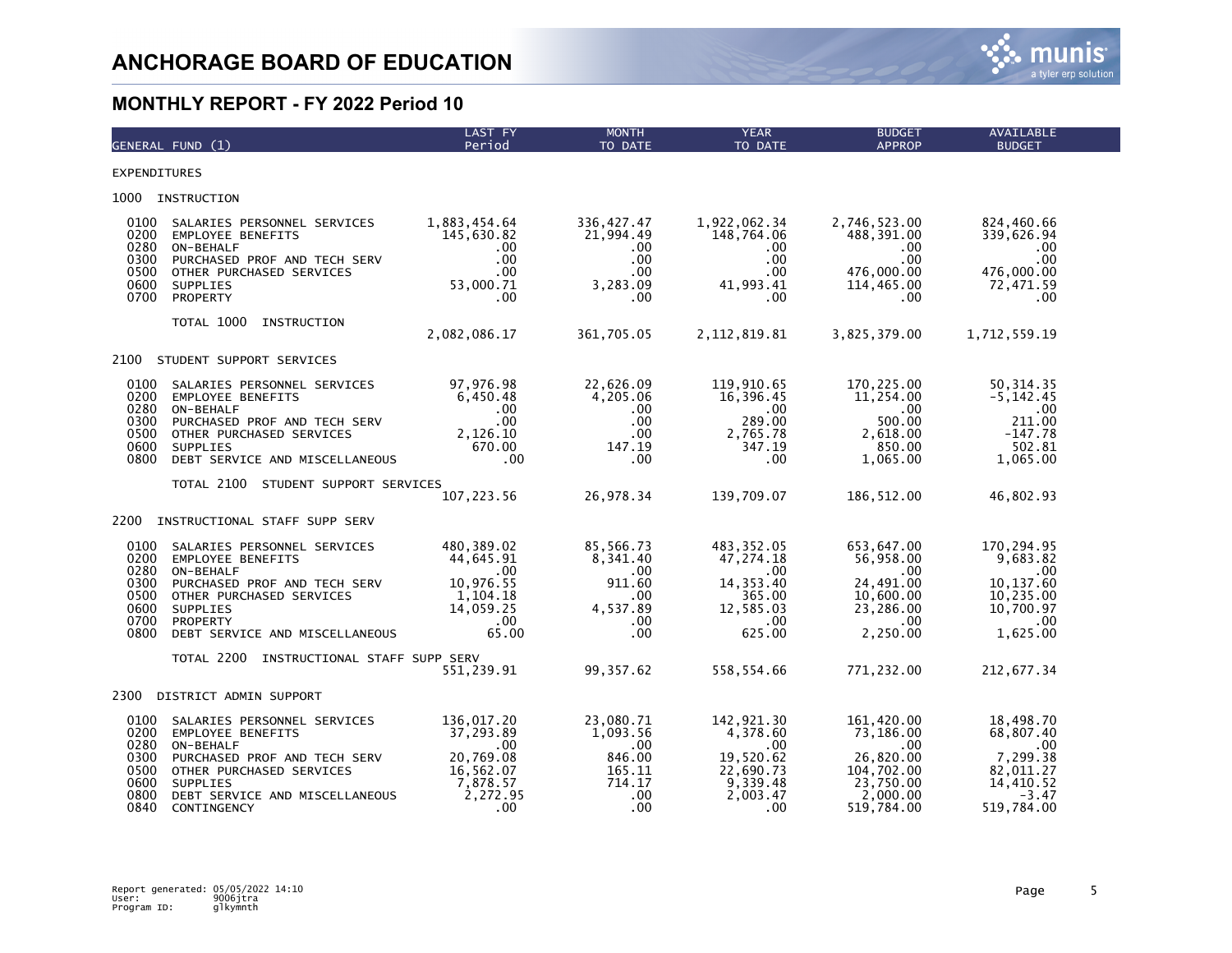|                                                                      | GENERAL FUND (1)                                                                                                                                                                                                                 | <b>LAST FY</b><br>Period                                                                                   | <b>MONTH</b><br>TO DATE                                                                          | <b>YEAR</b><br>TO DATE                                                                                     | <b>BUDGET</b><br><b>APPROP</b>                                                                                   | <b>AVAILABLE</b><br><b>BUDGET</b>                                                                                |  |
|----------------------------------------------------------------------|----------------------------------------------------------------------------------------------------------------------------------------------------------------------------------------------------------------------------------|------------------------------------------------------------------------------------------------------------|--------------------------------------------------------------------------------------------------|------------------------------------------------------------------------------------------------------------|------------------------------------------------------------------------------------------------------------------|------------------------------------------------------------------------------------------------------------------|--|
|                                                                      | TOTAL 2300<br>DISTRICT ADMIN SUPPORT                                                                                                                                                                                             | 220,793.76                                                                                                 | 25,899.55                                                                                        | 200,854.20                                                                                                 | 911,662.00                                                                                                       | 710,807.80                                                                                                       |  |
| 2400                                                                 | SCHOOL ADMIN SUPPORT                                                                                                                                                                                                             |                                                                                                            |                                                                                                  |                                                                                                            |                                                                                                                  |                                                                                                                  |  |
| 0100<br>0200<br>0280<br>0300<br>0500<br>0600<br>0700                 | SALARIES PERSONNEL SERVICES<br>EMPLOYEE BENEFITS<br>ON-BEHALF<br>PURCHASED PROF AND TECH SERV<br>OTHER PURCHASED SERVICES<br><b>SUPPLIES</b><br>PROPERTY                                                                         | 251,916.37<br>22,095.92<br>.00<br>150.00<br>832.23<br>3,922.40<br>$-6,896.76$                              | 39,438.21<br>3,891.69<br>.00<br>$.00 \,$<br>1,489.67<br>48.02<br>.00                             | 267,939.38<br>27,612.86<br>.00<br>180.00<br>3,002.94<br>4,610.62<br>.00                                    | 315,506.00<br>31,275.00<br>.00.<br>1,350.00<br>7,500.00<br>7,000.00<br>.00.                                      | 47,566.62<br>3,662.14<br>$.00 \times$<br>1,170.00<br>4,497.06<br>2,389.38<br>.00.                                |  |
|                                                                      | TOTAL 2400<br>SCHOOL ADMIN SUPPORT                                                                                                                                                                                               | 272,020.16                                                                                                 | 44,867.59                                                                                        | 303, 345.80                                                                                                | 362,631.00                                                                                                       | 59,285.20                                                                                                        |  |
| 2500                                                                 | BUSINESS SUPPORT SERVICES                                                                                                                                                                                                        |                                                                                                            |                                                                                                  |                                                                                                            |                                                                                                                  |                                                                                                                  |  |
| 0100<br>0200<br>0280<br>0300<br>0400<br>0500<br>0600<br>0700<br>0800 | SALARIES PERSONNEL SERVICES<br><b>EMPLOYEE BENEFITS</b><br>ON-BEHALF<br>PURCHASED PROF AND TECH SERV<br>PURCHASED PROPERTY SERVICES<br>OTHER PURCHASED SERVICES<br><b>SUPPLIES</b><br>PROPERTY<br>DEBT SERVICE AND MISCELLANEOUS | 270,892.39<br>47,923.67<br>$.00 \,$<br>32,010.49<br>305.00<br>15,877.40<br>2,673.05<br>24,022.95<br>975.00 | 44,649.51<br>7,814.41<br>$.00 \,$<br>3,409.00<br>.00<br>5,120.00<br>12.99<br>304.11<br>.00       | 276,086.58<br>47,970.53<br>$.00 \,$<br>36,026.17<br>.00<br>38, 313.43<br>7,474.58<br>42,529.62<br>1,456.91 | 351,446.00<br>61,984.00<br>$.00 \,$<br>40,725.00<br>10,000.00<br>17,727.95<br>7,500.00<br>119,000.00<br>1,350.00 | 75,359.42<br>14,013.47<br>.00<br>4,698.83<br>10,000.00<br>$-20, 585.48$<br>25.42<br>76,470.38<br>$-106.91$       |  |
|                                                                      | TOTAL 2500<br>BUSINESS SUPPORT SERVICES                                                                                                                                                                                          | 394,679.95                                                                                                 | 61,310.02                                                                                        | 449,857.82                                                                                                 | 609,732.95                                                                                                       | 159,875.13                                                                                                       |  |
| 2600                                                                 | PLANT OPERATIONS AND MAINTENANCE                                                                                                                                                                                                 |                                                                                                            |                                                                                                  |                                                                                                            |                                                                                                                  |                                                                                                                  |  |
| 0100<br>0200<br>0280<br>0300<br>0400<br>0500<br>0600<br>0700<br>0900 | SALARIES PERSONNEL SERVICES<br><b>EMPLOYEE BENEFITS</b><br>ON-BEHALF<br>PURCHASED PROF AND TECH SERV<br>PURCHASED PROPERTY SERVICES<br>OTHER PURCHASED SERVICES<br>SUPPLIES<br>PROPERTY<br>OTHER ITEMS                           | 175,040.61<br>54,908.27<br>.00<br>43,895.67<br>193, 274.84<br>25,099.02<br>99,441.07<br>.00<br>.00         | 33,330.21<br>8,858.63<br>$.00 \,$<br>6,761.68<br>16,095.11<br>2,561.58<br>2,100.25<br>.00<br>.00 | 245,502.36<br>55,456.58<br>.00<br>44,481.93<br>203,915.18<br>14,641.28<br>55,281.77<br>.00<br>.00          | 194,090.00<br>62,470.00<br>.00<br>59,850.00<br>2,694,950.00<br>11,000.00<br>148,000.00<br>.00.<br>.00            | $-51,412.36$<br>7,013.42<br>$.00 \times$<br>15,368.07<br>2,491,034.82<br>$-3,641.28$<br>92,718.23<br>.00.<br>.00 |  |
|                                                                      | TOTAL 2600<br>PLANT OPERATIONS AND MAINTENANCE                                                                                                                                                                                   | 591,659.48                                                                                                 | 69,707.46                                                                                        | 619, 279.10                                                                                                | 3,170,360.00                                                                                                     | 2,551,080.90                                                                                                     |  |
| 5200                                                                 | <b>FUND TRANSFERS</b>                                                                                                                                                                                                            |                                                                                                            |                                                                                                  |                                                                                                            |                                                                                                                  |                                                                                                                  |  |
| 0900                                                                 | OTHER ITEMS                                                                                                                                                                                                                      | $.00 \,$                                                                                                   | 4,350.00                                                                                         | 7,612.00                                                                                                   | 13,970.00                                                                                                        | 6,358.00                                                                                                         |  |
|                                                                      | TOTAL 5200<br><b>FUND TRANSFERS</b>                                                                                                                                                                                              | .00                                                                                                        | 4,350.00                                                                                         | 7,612.00                                                                                                   | 13,970.00                                                                                                        | 6,358.00                                                                                                         |  |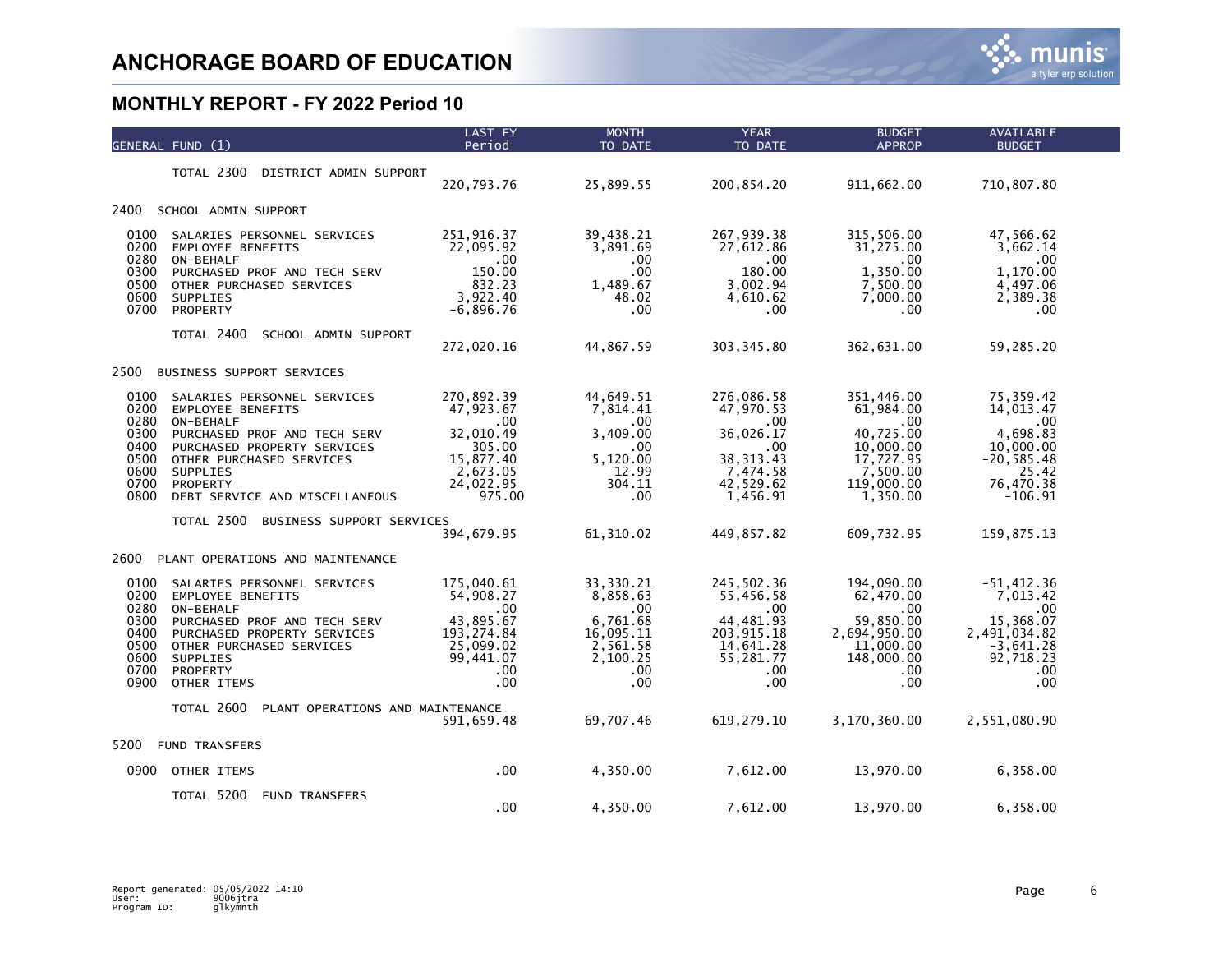

| GENERAL FUND (1)           | LAST FY<br>Period | <b>MONTH</b><br>TO DATE | YEAR<br>TO DATE | <b>BUDGET</b><br><b>APPROP</b> | AVAILABLE<br><b>BUDGET</b> |  |
|----------------------------|-------------------|-------------------------|-----------------|--------------------------------|----------------------------|--|
| TOTAL EXPENDITURES         | 4,219,702.99      | 694.175.63              | 4.392.032.46    | 9,851,478.95                   | 5.459.446.49               |  |
| TOTAL FOR GENERAL FUND (1) |                   |                         |                 |                                |                            |  |
|                            | 4,955,916.30      | $-494.528.47$           | 5,091,265.45    | .00                            | $-5,091,265.45$            |  |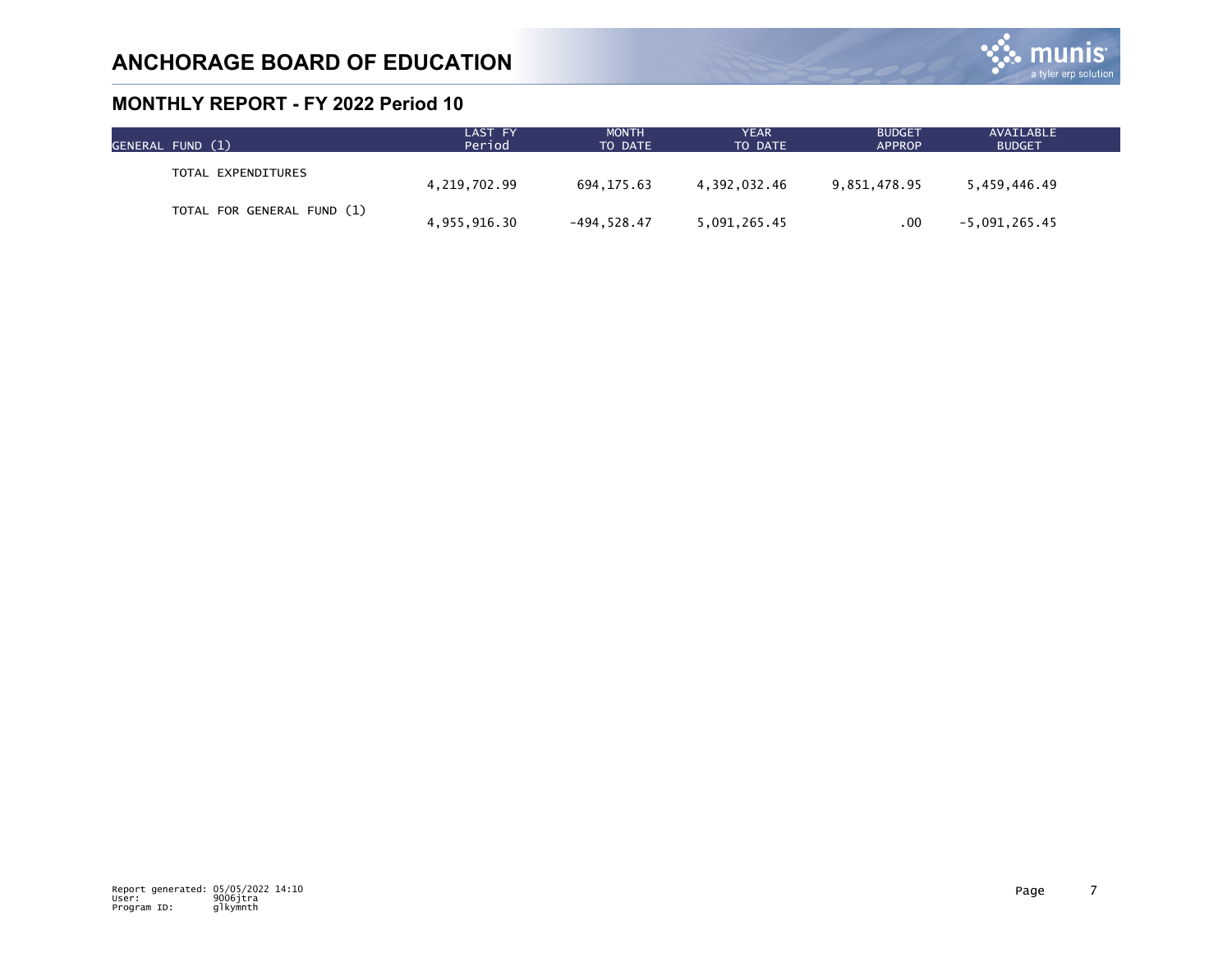

| SPECIAL REVENUE (2)                    | LAST FY<br>Period | <b>MONTH</b><br>TO DATE | <b>YEAR</b><br>TO DATE | <b>BUDGET</b><br><b>APPROP</b> | AVAILABLE<br><b>BUDGET</b> |
|----------------------------------------|-------------------|-------------------------|------------------------|--------------------------------|----------------------------|
| <b>REVENUES</b>                        |                   |                         |                        |                                |                            |
| 0999 BEGINNING BALANCE                 |                   |                         |                        |                                |                            |
| TOTAL 0999 BEGINNING BALANCE           | .00               | .00                     | .00                    | .00                            | .00                        |
| <b>RECEIPTS</b>                        |                   |                         |                        |                                |                            |
| REVENUE FROM LOCAL SOURCES             |                   |                         |                        |                                |                            |
| EARNINGS ON INVESTMENTS                |                   |                         |                        |                                |                            |
| 1510 INTEREST ON INVESTMENTS           | 84.16             | 13.18                   | 92.61                  | .00                            | $-92.61$                   |
| TOTAL EARNINGS ON INVESTMENTS          | 84.16             | 13.18                   | 92.61                  | .00                            | $-92.61$                   |
| STUDENT ACTIVITIES                     |                   |                         |                        |                                |                            |
| 1740 STUDENT FEES-CHROMEBOOKS          | 13,068.72         | 220.00                  | 34, 197. 72            | .00                            | $-34, 197.72$              |
| TOTAL STUDENT ACTIVITIES               | 13,068.72         | 220.00                  | 34, 197. 72            | .00                            | $-34, 197.72$              |
| OTHER REVENUE FROM LOCAL SOURCES       |                   |                         |                        |                                |                            |
| 1920 CONTRIBUTIONS/DONATIONS           | 19,794.75         | .00                     | 31,090.42              | 32,290.00                      | 1,199.58                   |
| TOTAL OTHER REVENUE FROM LOCAL SOURCES | 19,794.75         | .00                     | 31,090.42              | 32,290.00                      | 1,199.58                   |
| TOTAL REVENUE FROM LOCAL SOURCES       | 32,947.63         | 233.18                  | 65,380.75              | 32,290.00                      | $-33,090.75$               |
| REVENUE FROM STATE SOURCES             |                   |                         |                        |                                |                            |
| STATE PROGRAM                          |                   |                         |                        |                                |                            |
| 3111 SEEK PROGRAM                      | 35,457.00         | .00                     | .00                    | .00                            | .00                        |
| TOTAL STATE PROGRAM                    | 35,457.00         | .00                     | .00                    | .00                            | .00                        |
| RESTRICTED                             |                   |                         |                        |                                |                            |
| 3200 RESTRICTED STATE REVENUE          | 88,644.23         | .00                     | 97,160.39              | 103,484.00                     | 6,323.61                   |
| TOTAL RESTRICTED                       | 88,644.23         | .00                     | 97,160.39              | 103,484.00                     | 6,323.61                   |

REVENUE IN LIEU OF TAXES/STATE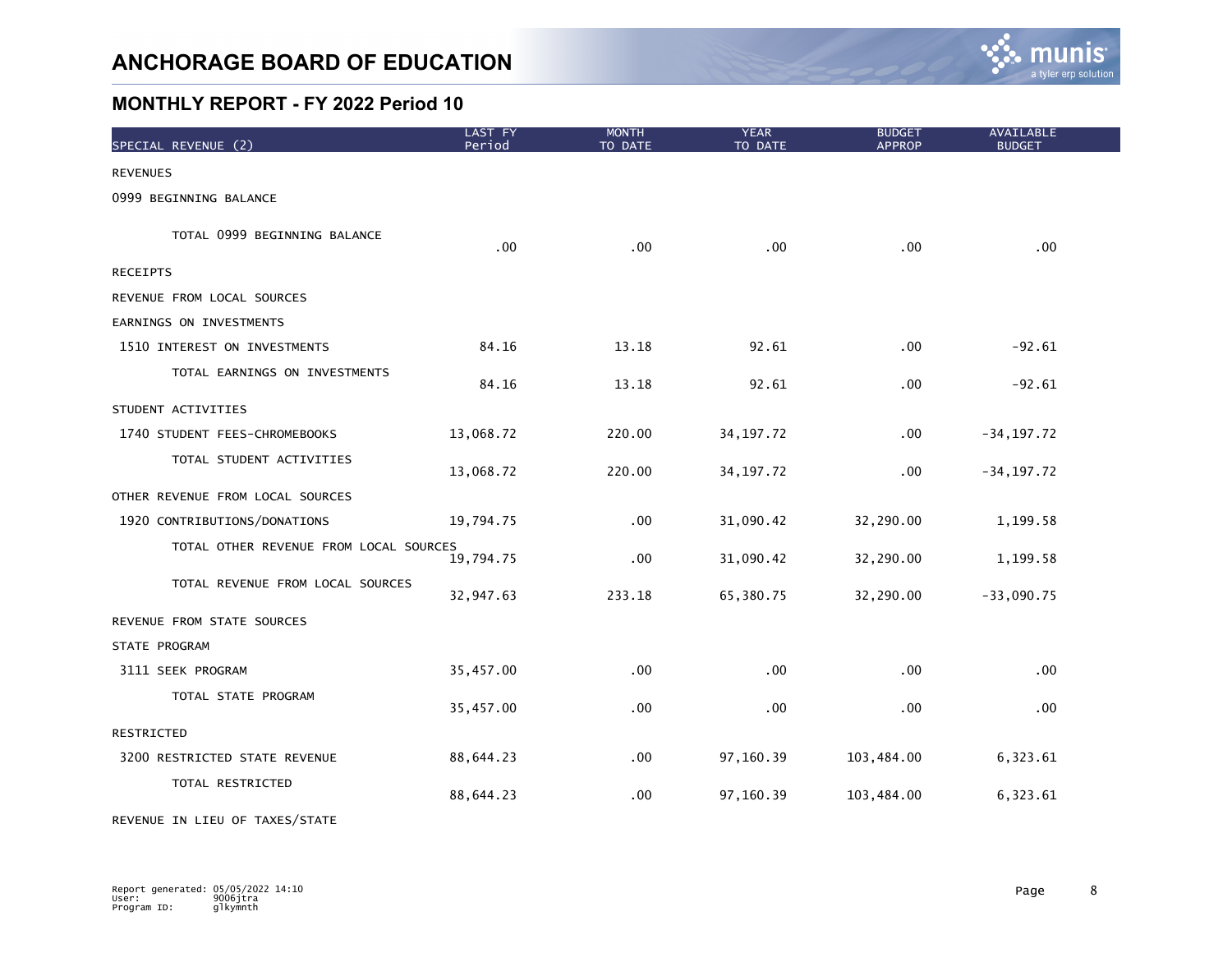| SPECIAL REVENUE (2)                  | LAST FY<br>Period | <b>MONTH</b><br>TO DATE | <b>YEAR</b><br>TO DATE | <b>BUDGET</b><br><b>APPROP</b> | <b>AVAILABLE</b><br><b>BUDGET</b> |  |
|--------------------------------------|-------------------|-------------------------|------------------------|--------------------------------|-----------------------------------|--|
|                                      |                   |                         |                        |                                |                                   |  |
| 3800 REV IN LIEU OF TAX/STATE--USF   | .00               | .00                     | .00                    | .00                            | .00                               |  |
| TOTAL REVENUE IN LIEU OF TAXES/STATE | .00               | .00                     | .00                    | .00.                           | .00 <sub>1</sub>                  |  |
| TOTAL REVENUE FROM STATE SOURCES     | 124, 101.23       | .00                     | 97,160.39              | 103,484.00                     | 6,323.61                          |  |
| REVENUE FROM FEDERAL SOURCES         |                   |                         |                        |                                |                                   |  |
| RESTRICTED THROUGH THE STATE         |                   |                         |                        |                                |                                   |  |
| 4500 RESTRICTED FED THRU STATE       | 62,538.39         | 188,219.00              | 180,885.66             | 168,716.00                     | $-12, 169.66$                     |  |
| TOTAL RESTRICTED THROUGH THE STATE   | 62,538.39         | 188,219.00              | 180,885.66             | 168,716.00                     | $-12, 169.66$                     |  |
| TOTAL REVENUE FROM FEDERAL SOURCES   | 62,538.39         | 188,219.00              | 180,885.66             | 168,716.00                     | $-12, 169.66$                     |  |
| OTHER RECEIPTS                       |                   |                         |                        |                                |                                   |  |
| INTERFUND TRANSFERS                  |                   |                         |                        |                                |                                   |  |
| 5210 FUND TRANSFER                   | $.00 \,$          | 4,350.00                | 7,612.00               | .00                            | $-7,612.00$                       |  |
| TOTAL INTERFUND TRANSFERS            | .00               | 4,350.00                | 7,612.00               | .00                            | $-7,612.00$                       |  |
| TOTAL OTHER RECEIPTS                 | .00               | 4,350.00                | 7,612.00               | .00                            | $-7,612.00$                       |  |
| TOTAL RECEIPTS                       | 219,587.25        | 192,802.18              | 351,038.80             | 304,490.00                     | $-46, 548.80$                     |  |
| TOTAL REVENUE                        | 219,587.25        | 192,802.18              | 351,038.80             | 304,490.00                     | $-46, 548.80$                     |  |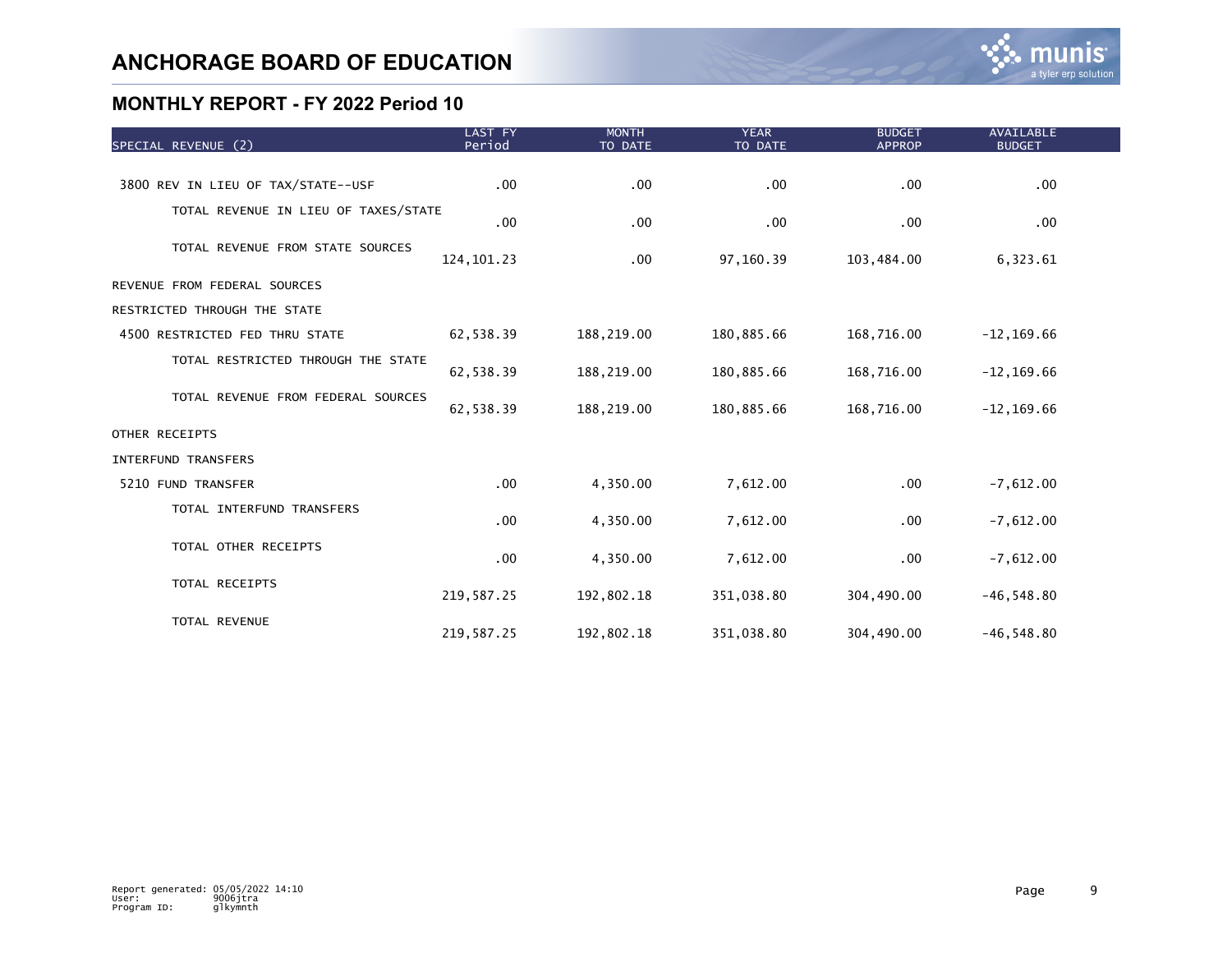

|                                                                              | SPECIAL REVENUE (2)                                                                                                                                                                                                                                      | LAST FY<br>Period                                                                                      | <b>MONTH</b><br>TO DATE                                                                 | <b>YEAR</b><br>TO DATE                                                                                               | <b>BUDGET</b><br><b>APPROP</b>                                                                                    | AVAILABLE<br><b>BUDGET</b>                                                                                                       |  |
|------------------------------------------------------------------------------|----------------------------------------------------------------------------------------------------------------------------------------------------------------------------------------------------------------------------------------------------------|--------------------------------------------------------------------------------------------------------|-----------------------------------------------------------------------------------------|----------------------------------------------------------------------------------------------------------------------|-------------------------------------------------------------------------------------------------------------------|----------------------------------------------------------------------------------------------------------------------------------|--|
| <b>EXPENDITURES</b>                                                          |                                                                                                                                                                                                                                                          |                                                                                                        |                                                                                         |                                                                                                                      |                                                                                                                   |                                                                                                                                  |  |
| 1000                                                                         | INSTRUCTION                                                                                                                                                                                                                                              |                                                                                                        |                                                                                         |                                                                                                                      |                                                                                                                   |                                                                                                                                  |  |
| 0100<br>0200<br>0300<br>0400<br>0500<br>0600<br>0700<br>0800<br>0840<br>0900 | SALARIES PERSONNEL SERVICES<br><b>EMPLOYEE BENEFITS</b><br>PURCHASED PROF AND TECH SERV<br>PURCHASED PROPERTY SERVICES<br>OTHER PURCHASED SERVICES<br><b>SUPPLIES</b><br><b>PROPERTY</b><br>DEBT SERVICE AND MISCELLANEOUS<br>CONTINGENCY<br>OTHER ITEMS | 86,320.67<br>2,653.35<br>105,603.70<br>.00<br>19,713.09<br>156,268.17<br>4,994.76<br>.00<br>.00<br>.00 | 7,254.28<br>337.11<br>$.00 \,$<br>.00<br>.00<br>282.17<br>.00<br>1,760.00<br>.00<br>.00 | 89,611.49<br>2,663.02<br>47,266.16<br>9,320.40<br>14,518.00<br>58,662.92<br>8,136.50<br>16,835.00<br>$.00 \,$<br>.00 | 75,445.60<br>1,446.00<br>93,869.40<br>$.00 \,$<br>10,461.00<br>90,836.00<br>14,580.00<br>$.00 \,$<br>.00.<br>.00. | $-14, 165.89$<br>$-1, 217.02$<br>46,603.24<br>$-9,320.40$<br>$-4,057.00$<br>32, 173.08<br>6,443.50<br>$-16,835.00$<br>.00<br>.00 |  |
|                                                                              | TOTAL 1000<br>INSTRUCTION                                                                                                                                                                                                                                | 375, 553.74                                                                                            | 9,633.56                                                                                | 247,013.49                                                                                                           | 286,638.00                                                                                                        | 39,624.51                                                                                                                        |  |
| 2200                                                                         | INSTRUCTIONAL STAFF SUPP SERV                                                                                                                                                                                                                            |                                                                                                        |                                                                                         |                                                                                                                      |                                                                                                                   |                                                                                                                                  |  |
| 0100<br>0200<br>0300<br>0500<br>0600<br>0700<br>0800                         | SALARIES PERSONNEL SERVICES<br><b>EMPLOYEE BENEFITS</b><br>PURCHASED PROF AND TECH SERV<br>OTHER PURCHASED SERVICES<br><b>SUPPLIES</b><br>PROPERTY<br>DEBT SERVICE AND MISCELLANEOUS                                                                     | .00<br>.00<br>9.965.67<br>.00<br>81.08<br>.00<br>.00                                                   | $.00 \,$<br>$.00 \,$<br>$.00 \,$<br>$.00 \,$<br>.00<br>$.00 \,$<br>$.00 \,$             | 6,044.33<br>$.00 \,$<br>7.875.00<br>$.00 \,$<br>738.62<br>.00<br>.00                                                 | 4,922.00<br>705.00<br>11,200.00<br>.00.<br>1,025.00<br>.00.<br>.00                                                | $-1, 122.33$<br>705.00<br>3,325.00<br>.00<br>286.38<br>.00<br>.00                                                                |  |
|                                                                              | TOTAL 2200<br>INSTRUCTIONAL STAFF SUPP SERV                                                                                                                                                                                                              | 10,046.75                                                                                              | .00                                                                                     | 14,657.95                                                                                                            | 17,852.00                                                                                                         | 3,194.05                                                                                                                         |  |
|                                                                              | TOTAL EXPENDITURES                                                                                                                                                                                                                                       | 385,600.49                                                                                             | 9,633.56                                                                                | 261,671.44                                                                                                           | 304,490.00                                                                                                        | 42,818.56                                                                                                                        |  |
|                                                                              | TOTAL FOR SPECIAL REVENUE (2)                                                                                                                                                                                                                            | $-166.013.24$                                                                                          | 183, 168.62                                                                             | 89, 367. 36                                                                                                          | $.00 \,$                                                                                                          | $-89, 367.36$                                                                                                                    |  |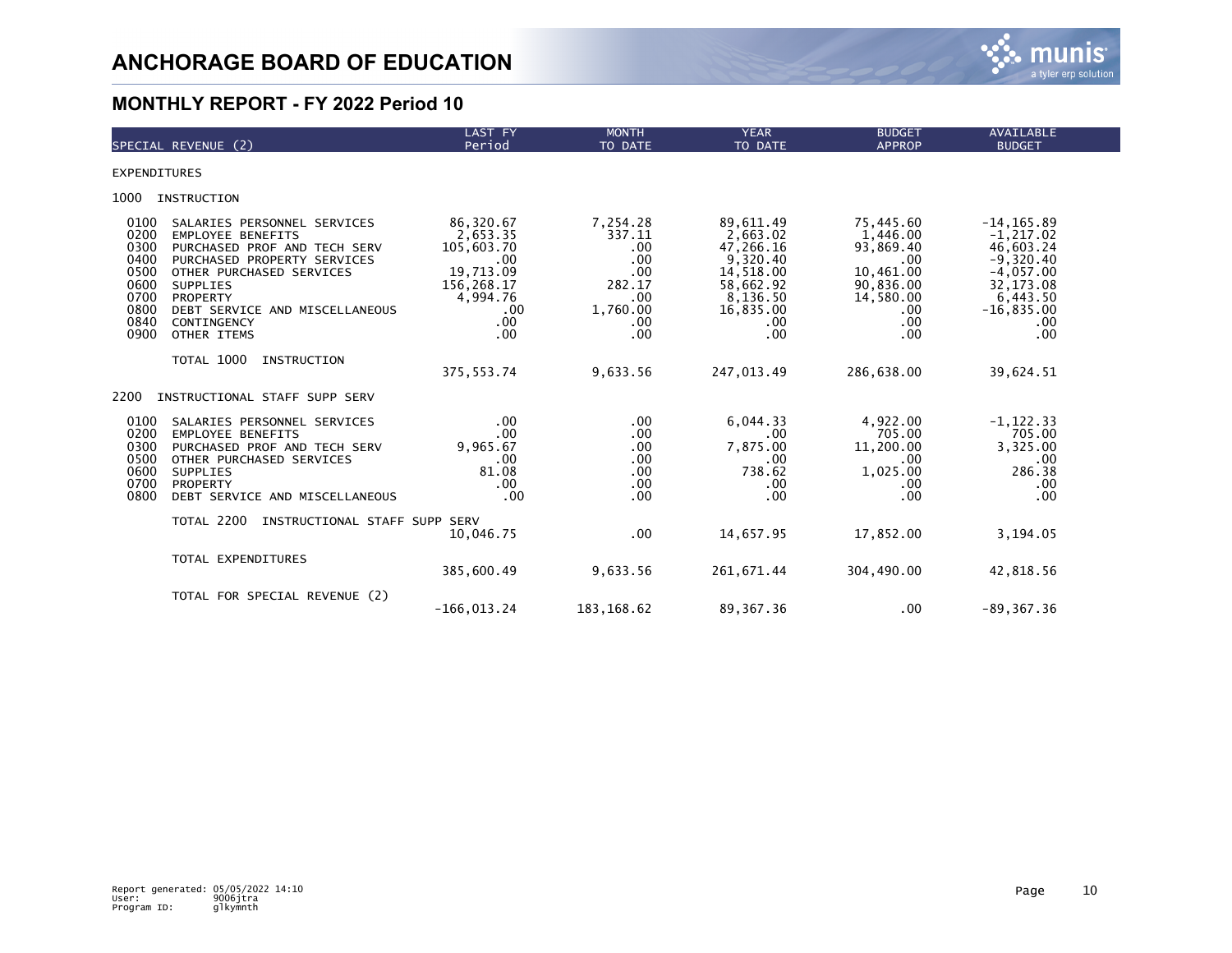

| CAPITAL OUTLAY FUND (310)        | LAST FY<br>Period | <b>MONTH</b><br>TO DATE | <b>YEAR</b><br>TO DATE | <b>BUDGET</b><br><b>APPROP</b> | <b>AVAILABLE</b><br><b>BUDGET</b> |
|----------------------------------|-------------------|-------------------------|------------------------|--------------------------------|-----------------------------------|
| <b>REVENUES</b>                  |                   |                         |                        |                                |                                   |
| 0999 BEGINNING BALANCE           |                   |                         |                        |                                |                                   |
| TOTAL 0999 BEGINNING BALANCE     | .00               | .00                     | .00                    | .00                            | .00                               |
| <b>RECEIPTS</b>                  |                   |                         |                        |                                |                                   |
| REVENUE FROM LOCAL SOURCES       |                   |                         |                        |                                |                                   |
| EARNINGS ON INVESTMENTS          |                   |                         |                        |                                |                                   |
| 1510 INTEREST ON INVESTMENTS     | 110.15            | 28.00                   | 238.46                 | .00                            | $-238.46$                         |
| TOTAL EARNINGS ON INVESTMENTS    | 110.15            | 28.00                   | 238.46                 | .00                            | $-238.46$                         |
| TOTAL REVENUE FROM LOCAL SOURCES | 110.15            | 28.00                   | 238.46                 | .00                            | $-238.46$                         |
| REVENUE FROM STATE SOURCES       |                   |                         |                        |                                |                                   |
| RESTRICTED                       |                   |                         |                        |                                |                                   |
| 3200 RESTRICTED STATE REVENUE    | 17,283.00         | .00                     | 18,124.00              | 36,248.00                      | 18, 124.00                        |
| TOTAL RESTRICTED                 | 17,283.00         | .00                     | 18,124.00              | 36,248.00                      | 18,124.00                         |
| TOTAL REVENUE FROM STATE SOURCES | 17,283.00         | .00                     | 18,124.00              | 36,248.00                      | 18, 124.00                        |
| OTHER RECEIPTS                   |                   |                         |                        |                                |                                   |
| <b>INTERFUND TRANSFERS</b>       |                   |                         |                        |                                |                                   |
| 5210 FUND TRANSFER               | .00               | .00                     | .00                    | .00                            | .00                               |
| TOTAL INTERFUND TRANSFERS        | .00               | .00                     | .00                    | .00                            | .00                               |
| TOTAL OTHER RECEIPTS             | .00               | .00                     | .00                    | .00                            | .00                               |
| TOTAL RECEIPTS                   | 17,393.15         | 28.00                   | 18,362.46              | 36,248.00                      | 17,885.54                         |
| TOTAL REVENUE                    | 17,393.15         | 28.00                   | 18,362.46              | 36,248.00                      | 17,885.54                         |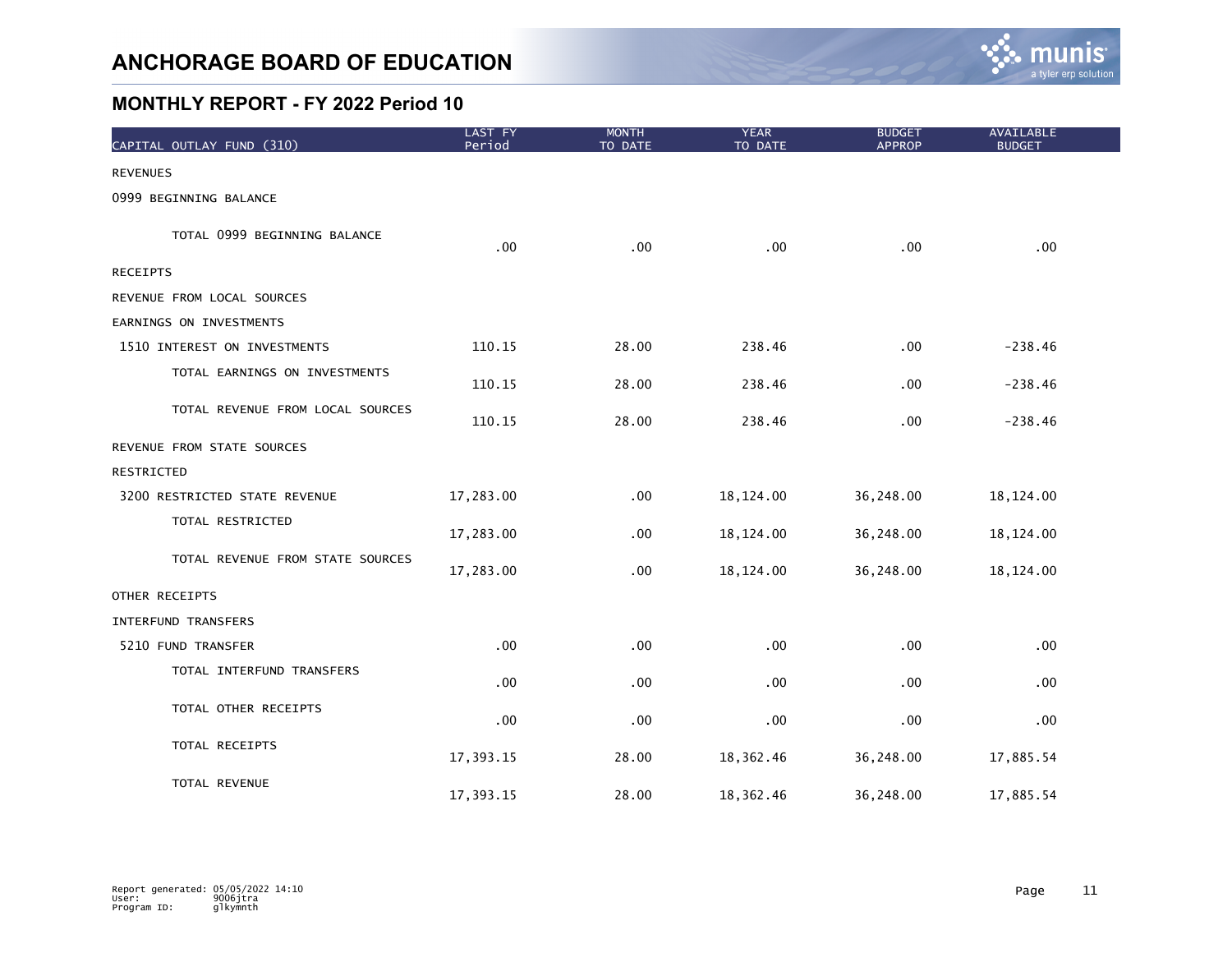

| CAPITAL OUTLAY FUND (310)                                                     | LAST FY<br>Period | <b>MONTH</b><br>TO DATE | <b>YEAR</b><br>TO DATE | <b>BUDGET</b><br><b>APPROP</b> | <b>AVAILABLE</b><br><b>BUDGET</b> |  |
|-------------------------------------------------------------------------------|-------------------|-------------------------|------------------------|--------------------------------|-----------------------------------|--|
| <b>EXPENDITURES</b>                                                           |                   |                         |                        |                                |                                   |  |
| 5100<br>DEBT SERVICE                                                          |                   |                         |                        |                                |                                   |  |
| 0400<br>PURCHASED PROPERTY SERVICES<br>0800<br>DEBT SERVICE AND MISCELLANEOUS | $.00 \,$<br>.00   | .00<br>.00              | $.00 \,$<br>.00        | 36,248.00<br>.00               | 36,248.00<br>$.00 \,$             |  |
| TOTAL 5100 DEBT SERVICE                                                       | $.00 \,$          | .00                     | .00                    | 36,248.00                      | 36,248.00                         |  |
| 5200<br><b>FUND TRANSFERS</b>                                                 |                   |                         |                        |                                |                                   |  |
| 0900<br>OTHER ITEMS                                                           | 24,083.82         | .00                     | $.00 \,$               | .00.                           | $.00 \,$                          |  |
| TOTAL 5200<br><b>FUND TRANSFERS</b>                                           | 24,083.82         | .00                     | $.00 \,$               | .00.                           | .00                               |  |
| TOTAL EXPENDITURES                                                            | 24,083.82         | $.00 \,$                | $.00 \,$               | 36,248.00                      | 36,248.00                         |  |
| TOTAL FOR CAPITAL OUTLAY FUND (310)                                           | $-6,690.67$       | 28.00                   | 18,362.46              | .00                            | $-18, 362.46$                     |  |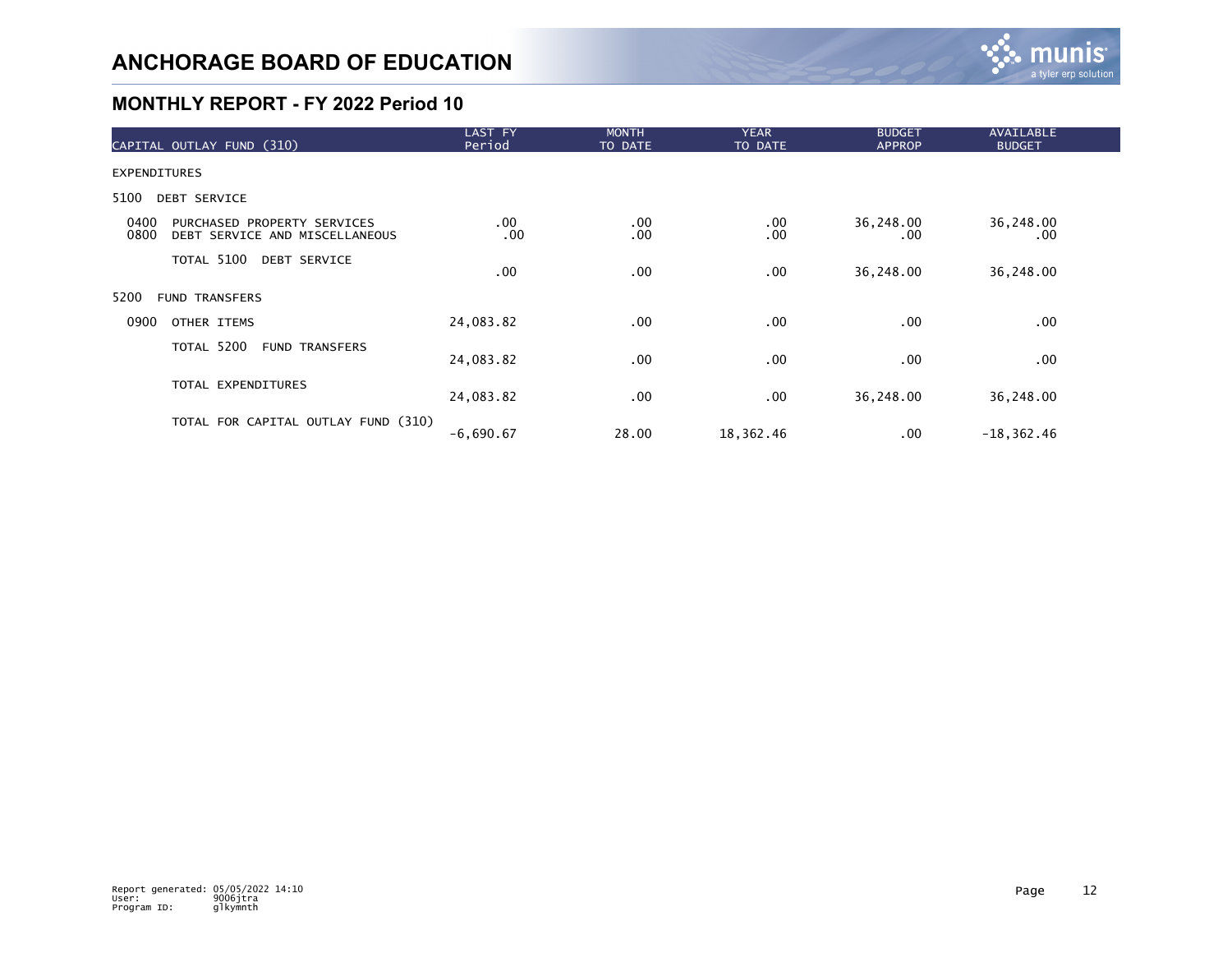

| BUILDING FUND (FSPK) (320)                                | LAST FY<br>Period | <b>MONTH</b><br>TO DATE | <b>YEAR</b><br>TO DATE | <b>BUDGET</b><br><b>APPROP</b> | AVAILABLE<br><b>BUDGET</b> |
|-----------------------------------------------------------|-------------------|-------------------------|------------------------|--------------------------------|----------------------------|
| <b>REVENUES</b>                                           |                   |                         |                        |                                |                            |
| 0999 BEGINNING BALANCE                                    |                   |                         |                        |                                |                            |
| TOTAL 0999 BEGINNING BALANCE                              | .00 <sub>1</sub>  | .00                     | .00                    | .00                            | .00                        |
| <b>RECEIPTS</b>                                           |                   |                         |                        |                                |                            |
| REVENUE FROM LOCAL SOURCES                                |                   |                         |                        |                                |                            |
| AD VALOREM TAXES                                          |                   |                         |                        |                                |                            |
| 1111 GENERAL PROPERTY TAX<br>1115 DELINQUENT PROPERTY TAX | 255,810.00<br>.00 | .00<br>.00              | 268,071.00<br>.00      | 262, 315.00<br>.00             | $-5,756.00$<br>.00         |
| TOTAL AD VALOREM TAXES                                    | 255,810.00        | .00                     | 268,071.00             | 262, 315.00                    | $-5,756.00$                |
| EARNINGS ON INVESTMENTS                                   |                   |                         |                        |                                |                            |
| 1510 INTEREST ON INVESTMENTS                              | 1,511.44          | 440.76                  | 2,788.41               | .00                            | $-2,788.41$                |
| TOTAL EARNINGS ON INVESTMENTS                             | 1,511.44          | 440.76                  | 2,788.41               | .00                            | $-2,788.41$                |
| TOTAL REVENUE FROM LOCAL SOURCES                          | 257, 321.44       | 440.76                  | 270,859.41             | 262, 315.00                    | $-8, 544.41$               |
| REVENUE FROM STATE SOURCES                                |                   |                         |                        |                                |                            |
| RESTRICTED                                                |                   |                         |                        |                                |                            |
| 3200 RESTRICTED STATE REVENUE                             | .00               | .00                     | .00                    | .00                            | .00                        |
| TOTAL RESTRICTED                                          | .00 <sub>1</sub>  | .00                     | .00                    | .00                            | .00                        |
| TOTAL REVENUE FROM STATE SOURCES                          | .00 <sub>1</sub>  | .00                     | .00                    | .00                            | .00 <sub>1</sub>           |
| OTHER RECEIPTS                                            |                   |                         |                        |                                |                            |
| INTERFUND TRANSFERS                                       |                   |                         |                        |                                |                            |
| 5210 FUND TRANSFER                                        | $.00 \,$          | .00                     | $.00 \,$               | .00                            | .00                        |
| TOTAL INTERFUND TRANSFERS                                 | .00 <sub>1</sub>  | .00                     | $.00 \,$               | .00                            | .00                        |
| TOTAL OTHER RECEIPTS                                      | .00 <sub>1</sub>  | .00                     | .00 <sub>1</sub>       | .00                            | .00                        |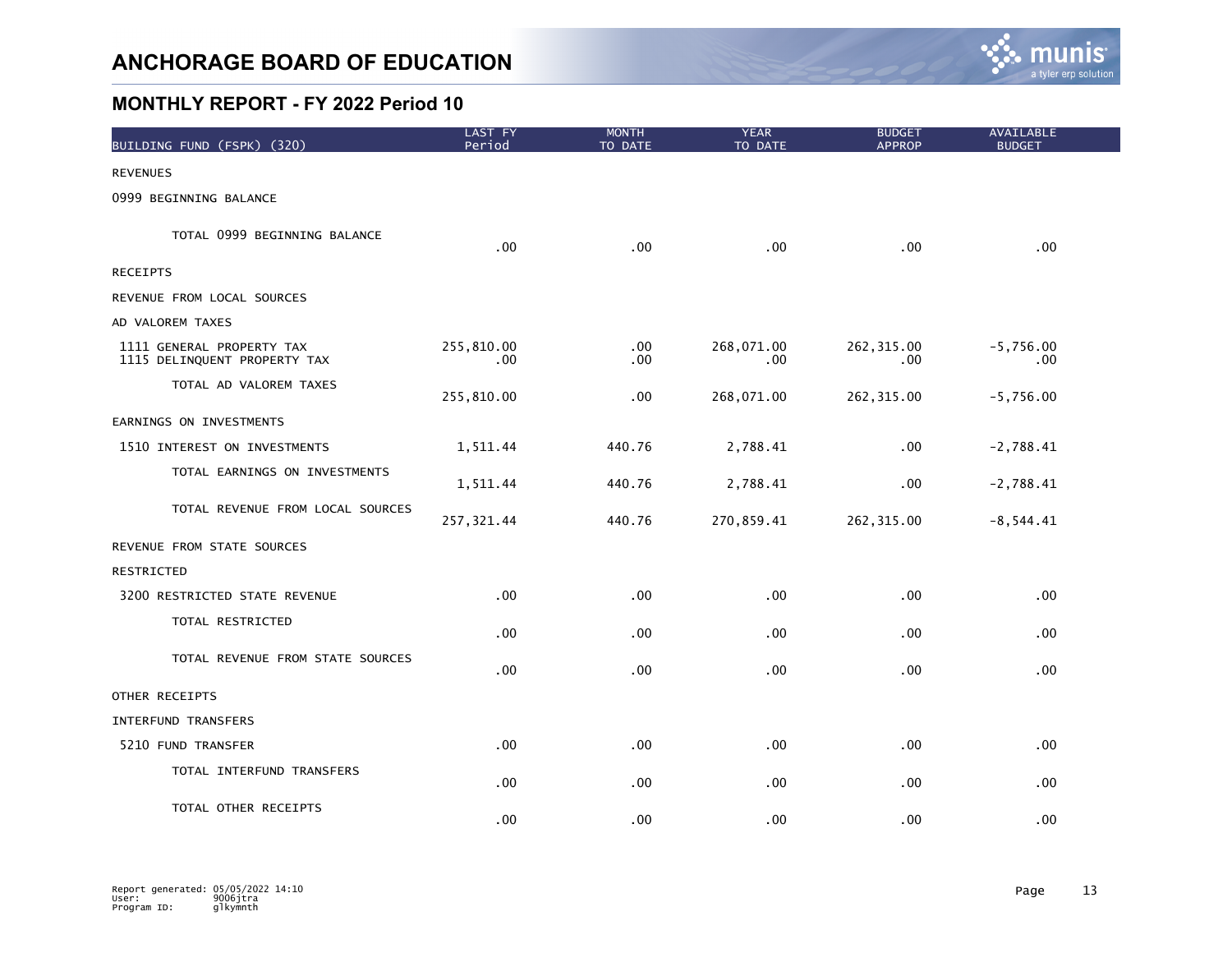

| BUILDING FUND (FSPK) (320) | LAST FY<br>Period | <b>MONTH</b><br>TO DATE | <b>YEAR</b><br>TO DATE | <b>BUDGET</b><br><b>APPROP</b> | AVAILABLE<br><b>BUDGET</b> |  |
|----------------------------|-------------------|-------------------------|------------------------|--------------------------------|----------------------------|--|
|                            |                   |                         |                        |                                |                            |  |
| TOTAL RECEIPTS             | 257,321.44        | 440.76                  | 270,859.41             | 262,315.00                     | $-8,544.41$                |  |
| TOTAL REVENUE              | 257,321.44        | 440.76                  | 270,859.41             | 262,315.00                     | $-8,544.41$                |  |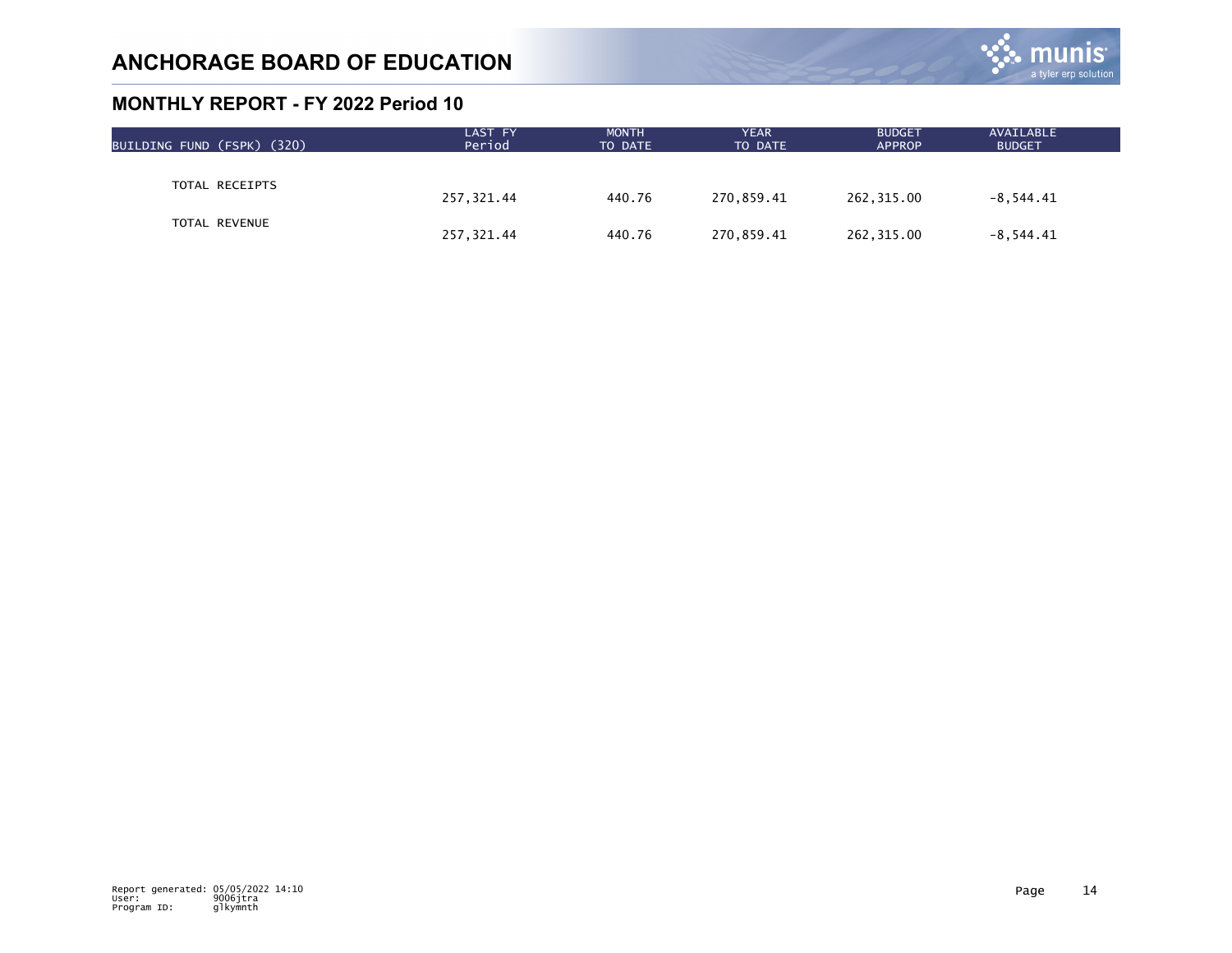

| BUILDING FUND (FSPK) (320)                                                                                        | LAST FY<br>Period | <b>MONTH</b><br>TO DATE | <b>YEAR</b><br>TO DATE | <b>BUDGET</b><br><b>APPROP</b> | <b>AVAILABLE</b><br><b>BUDGET</b> |  |
|-------------------------------------------------------------------------------------------------------------------|-------------------|-------------------------|------------------------|--------------------------------|-----------------------------------|--|
| <b>EXPENDITURES</b>                                                                                               |                   |                         |                        |                                |                                   |  |
| 5100<br><b>DEBT SERVICE</b>                                                                                       |                   |                         |                        |                                |                                   |  |
| 0400<br>PURCHASED PROPERTY SERVICES<br>0500<br>OTHER PURCHASED SERVICES<br>0800<br>DEBT SERVICE AND MISCELLANEOUS | .00<br>.00<br>.00 | .00<br>.00<br>.00       | $.00 \,$<br>.00<br>.00 | 262, 315.00<br>.00.<br>.00     | 262,315.00<br>.00<br>.00          |  |
| TOTAL 5100 DEBT SERVICE                                                                                           | .00               | .00                     | $.00 \,$               | 262,315.00                     | 262,315.00                        |  |
| 5200<br><b>FUND TRANSFERS</b>                                                                                     |                   |                         |                        |                                |                                   |  |
| 0900<br>OTHER ITEMS                                                                                               | .00               | .00                     | .00                    | $.00 \,$                       | .00                               |  |
| TOTAL 5200<br><b>FUND TRANSFERS</b>                                                                               | .00               | .00                     | .00                    | .00                            | .00                               |  |
| TOTAL EXPENDITURES                                                                                                | .00               | .00                     | .00                    | 262, 315.00                    | 262, 315.00                       |  |
| TOTAL FOR BUILDING FUND (FSPK) (320)                                                                              | 257, 321.44       | 440.76                  | 270,859.41             | .00                            | $-270, 859.41$                    |  |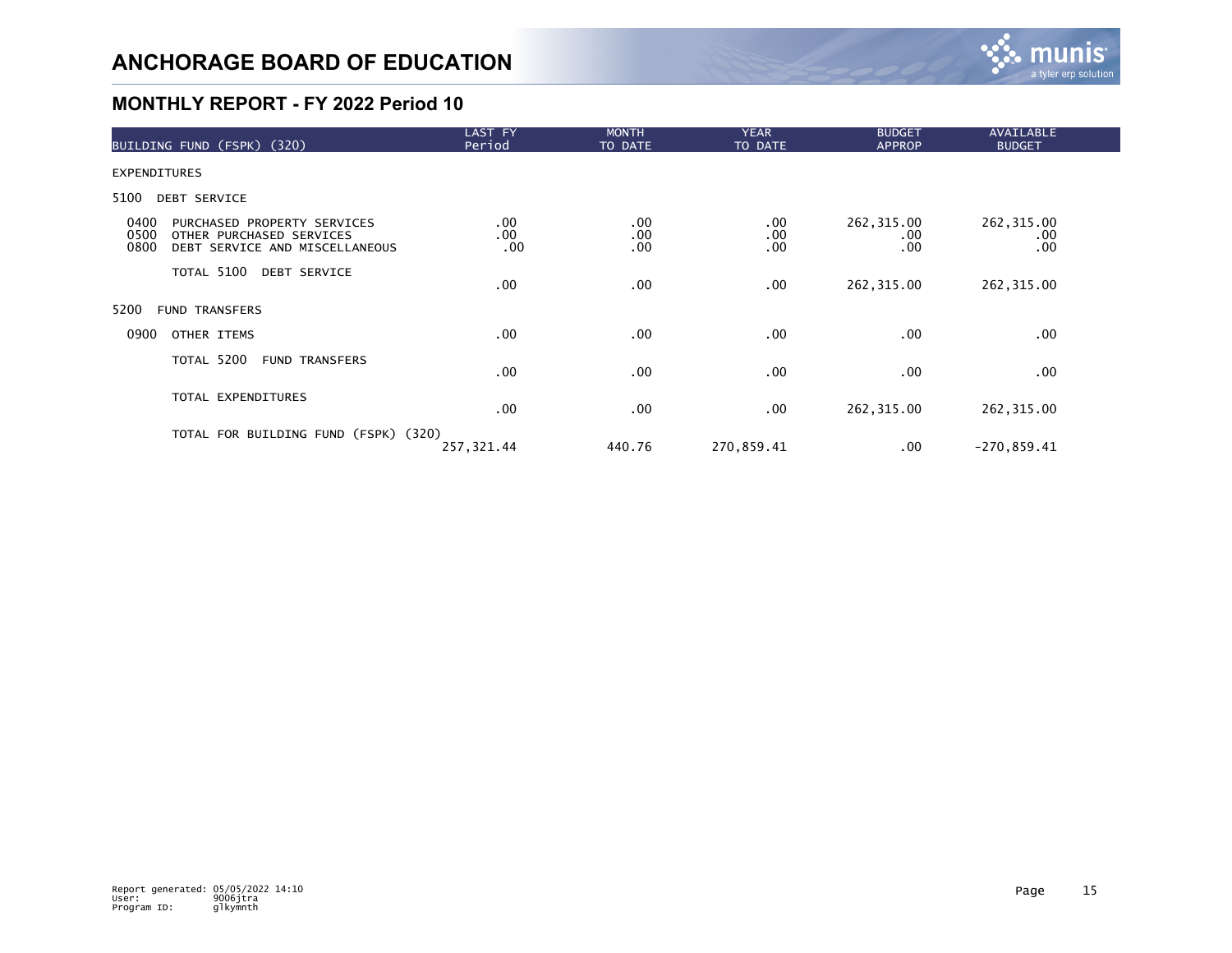

| CONSTRUCTION FUND (360)                | LAST FY<br>Period | <b>MONTH</b><br>TO DATE | <b>YEAR</b><br>TO DATE | <b>BUDGET</b><br><b>APPROP</b> | AVAILABLE<br><b>BUDGET</b> |
|----------------------------------------|-------------------|-------------------------|------------------------|--------------------------------|----------------------------|
| <b>REVENUES</b>                        |                   |                         |                        |                                |                            |
| 0999 BEGINNING BALANCE                 |                   |                         |                        |                                |                            |
| TOTAL 0999 BEGINNING BALANCE           | $.00 \,$          | .00                     | .00                    | .00                            | .00                        |
| <b>RECEIPTS</b>                        |                   |                         |                        |                                |                            |
| REVENUE FROM LOCAL SOURCES             |                   |                         |                        |                                |                            |
| OTHER REVENUE FROM LOCAL SOURCES       |                   |                         |                        |                                |                            |
| 1990 MISCELLANEOUS REVENUE             | .00               | .00                     | .00                    | .00                            | .00                        |
| TOTAL OTHER REVENUE FROM LOCAL SOURCES | $.00 \,$          | .00                     | .00                    | .00                            | $.00 \,$                   |
| TOTAL REVENUE FROM LOCAL SOURCES       | .00               | .00                     | .00                    | .00                            | .00                        |
| OTHER RECEIPTS                         |                   |                         |                        |                                |                            |
| <b>INTERFUND TRANSFERS</b>             |                   |                         |                        |                                |                            |
| 5210 FUND TRANSFER                     | 24,083.82         | .00                     | .00                    | .00                            | .00                        |
| TOTAL INTERFUND TRANSFERS              | 24,083.82         | .00                     | .00                    | .00                            | .00                        |
| TOTAL OTHER RECEIPTS                   | 24,083.82         | .00                     | .00                    | .00                            | .00                        |
| TOTAL RECEIPTS                         | 24,083.82         | .00                     | .00                    | .00                            | $.00 \,$                   |
| TOTAL REVENUE                          | 24,083.82         | .00                     | .00                    | .00                            | .00                        |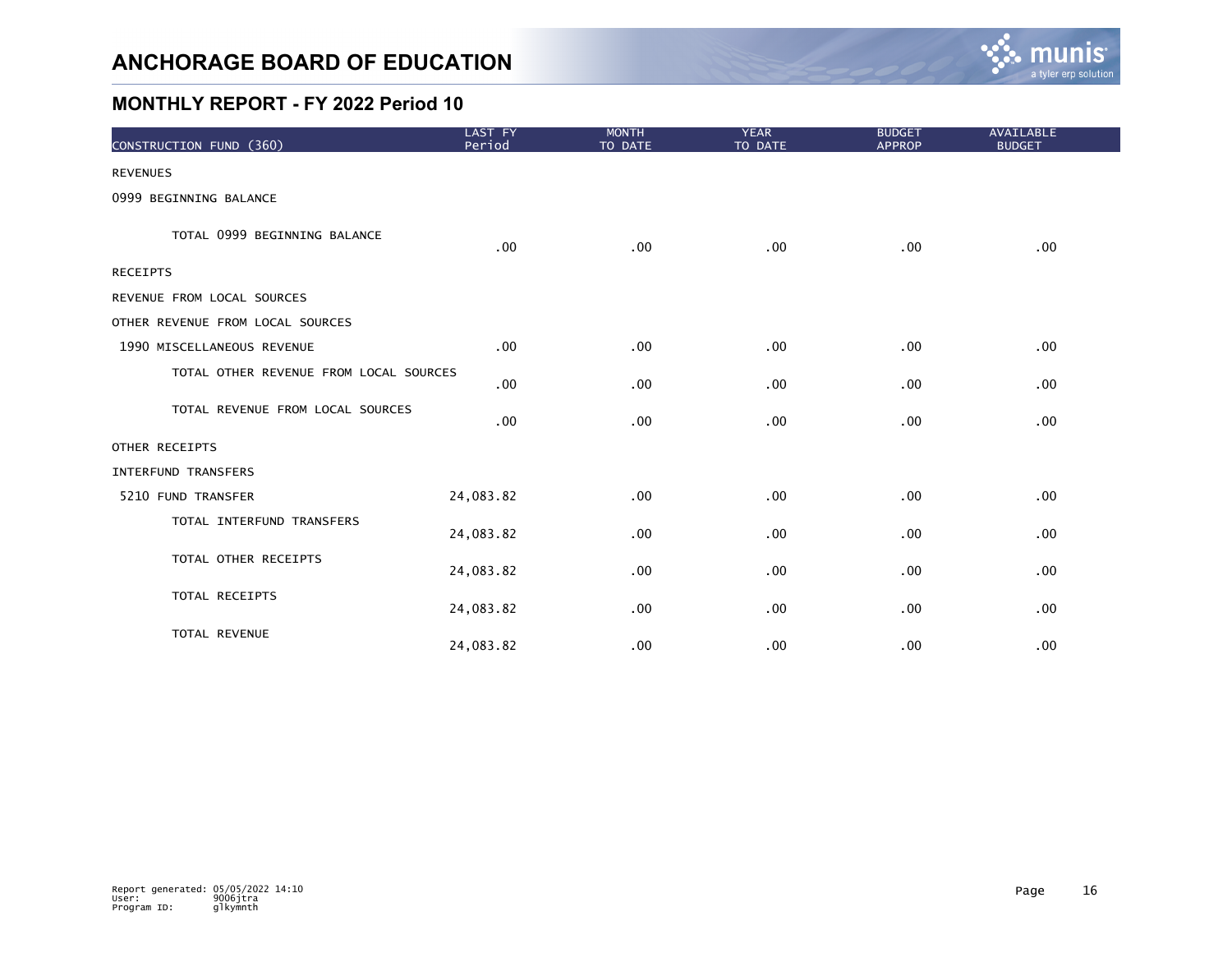

| CONSTRUCTION FUND (360)                                                                                                                                                                                      | <b>LAST FY</b><br>Period                     | <b>MONTH</b><br>TO DATE                | <b>YEAR</b><br>TO DATE                 | <b>BUDGET</b><br><b>APPROP</b>         | AVAILABLE<br><b>BUDGET</b>             |  |
|--------------------------------------------------------------------------------------------------------------------------------------------------------------------------------------------------------------|----------------------------------------------|----------------------------------------|----------------------------------------|----------------------------------------|----------------------------------------|--|
| <b>EXPENDITURES</b>                                                                                                                                                                                          |                                              |                                        |                                        |                                        |                                        |  |
| 4700<br><b>BUILDING IMPROVEMENTS</b>                                                                                                                                                                         |                                              |                                        |                                        |                                        |                                        |  |
| 0100<br>SALARIES PERSONNEL SERVICES<br>0200<br><b>EMPLOYEE BENEFITS</b><br>0300<br>PURCHASED PROF AND TECH SERV<br>0400<br>PURCHASED PROPERTY SERVICES<br>0600<br><b>SUPPLIES</b><br>0700<br><b>PROPERTY</b> | .00<br>.00<br>.00<br>24,083.82<br>.00<br>.00 | .00<br>.00<br>.00<br>.00<br>.00<br>.00 | .00<br>.00<br>.00<br>.00<br>.00<br>.00 | .00<br>.00<br>.00<br>.00<br>.00<br>.00 | .00<br>.00<br>.00<br>.00<br>.00<br>.00 |  |
| TOTAL 4700<br><b>BUILDING IMPROVEMENTS</b>                                                                                                                                                                   | 24,083.82                                    | .00                                    | $.00 \,$                               | .00                                    | .00                                    |  |
| TOTAL EXPENDITURES                                                                                                                                                                                           | 24,083.82                                    | .00                                    | $.00 \,$                               | .00                                    | .00                                    |  |
| TOTAL FOR CONSTRUCTION FUND (360)                                                                                                                                                                            | .00                                          | .00                                    | $.00 \,$                               | .00                                    | .00                                    |  |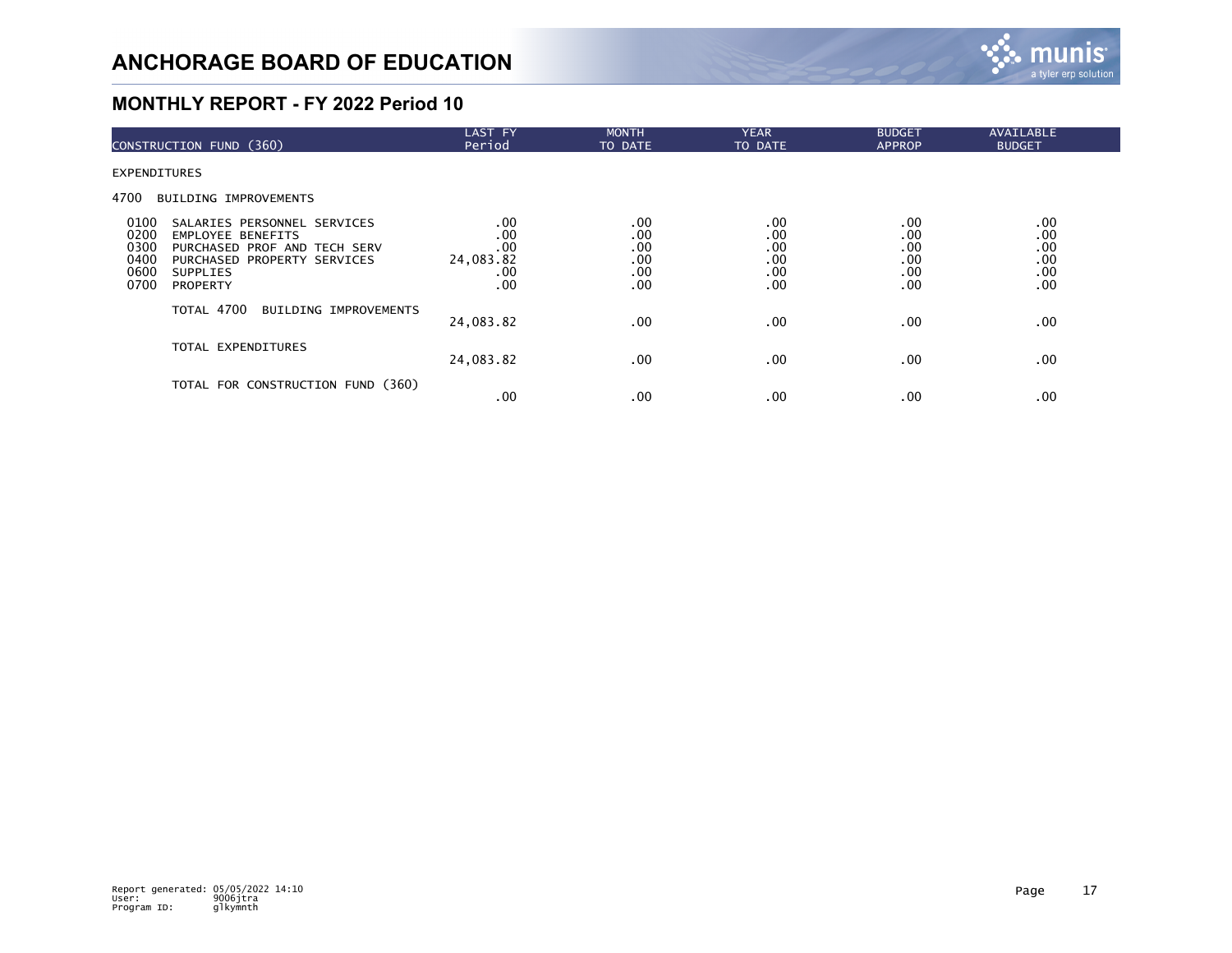

| DEBT SERVICE FUND (400)                        | LAST FY<br>Period                    | <b>MONTH</b><br>TO DATE | <b>YEAR</b><br>TO DATE | <b>BUDGET</b><br><b>APPROP</b> | <b>AVAILABLE</b><br><b>BUDGET</b> |
|------------------------------------------------|--------------------------------------|-------------------------|------------------------|--------------------------------|-----------------------------------|
| <b>REVENUES</b>                                |                                      |                         |                        |                                |                                   |
| <b>RECEIPTS</b>                                |                                      |                         |                        |                                |                                   |
| REVENUE FROM STATE SOURCES                     |                                      |                         |                        |                                |                                   |
| REVENUE ON BEHALF PAYMENTS                     |                                      |                         |                        |                                |                                   |
| 3900 STATE ON-BEHALF PAYMENTS                  | .00 <sub>1</sub>                     | .00                     | .00                    | $.00 \,$                       | .00                               |
| TOTAL REVENUE ON BEHALF PAYMENTS               | $.00 \,$                             | .00                     | .00                    | $.00 \,$                       | .00                               |
| TOTAL REVENUE FROM STATE SOURCES               | .00                                  | .00                     | .00                    | $.00 \,$                       | .00                               |
| OTHER RECEIPTS                                 |                                      |                         |                        |                                |                                   |
| <b>BOND ISSUANCE</b>                           |                                      |                         |                        |                                |                                   |
| 5100 BOND SALE<br>5110 BOND PRINCIPAL PROCEEDS | .00 <sub>1</sub><br>.00 <sub>1</sub> | .00<br>.00              | .00<br>.00             | $.00 \,$<br>.00                | .00<br>.00                        |
| TOTAL BOND ISSUANCE                            | .00                                  | .00                     | .00                    | $.00 \,$                       | .00                               |
| <b>INTERFUND TRANSFERS</b>                     |                                      |                         |                        |                                |                                   |
| 5210 FUND TRANSFER                             | .00 <sub>1</sub>                     | .00                     | .00                    | .00                            | .00                               |
| TOTAL INTERFUND TRANSFERS                      | .00 <sub>1</sub>                     | .00                     | .00                    | $.00 \,$                       | .00                               |
| TOTAL OTHER RECEIPTS                           | .00 <sub>1</sub>                     | .00                     | .00                    | .00                            | .00                               |
| TOTAL RECEIPTS                                 | .00 <sub>1</sub>                     | .00                     | .00                    | $.00 \,$                       | .00                               |
| TOTAL REVENUE                                  | .00 <sub>1</sub>                     | .00                     | .00                    | $.00 \,$                       | .00                               |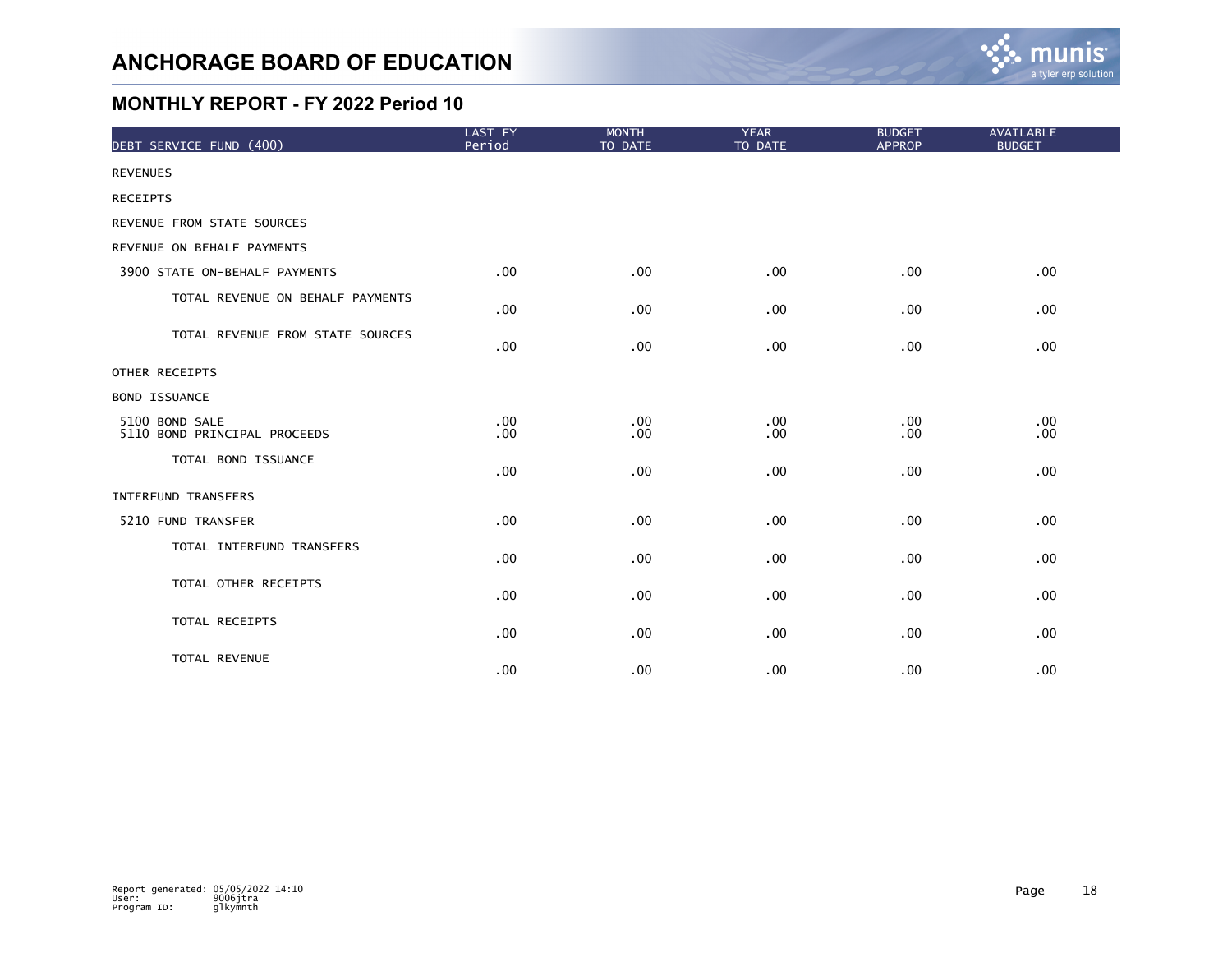

| DEBT SERVICE FUND (400)                                       | LAST FY<br>Period | <b>MONTH</b><br>TO DATE | <b>YEAR</b><br>TO DATE | <b>BUDGET</b><br><b>APPROP</b> | AVAILABLE<br><b>BUDGET</b> |  |
|---------------------------------------------------------------|-------------------|-------------------------|------------------------|--------------------------------|----------------------------|--|
| <b>EXPENDITURES</b>                                           |                   |                         |                        |                                |                            |  |
| 5100<br><b>DEBT SERVICE</b>                                   |                   |                         |                        |                                |                            |  |
| 0800<br>DEBT SERVICE AND MISCELLANEOUS<br>0900<br>OTHER ITEMS | .00<br>.00        | $.00 \,$<br>.00         | $.00 \,$<br>.00        | .00.<br>.00                    | $.00 \,$<br>.00            |  |
| TOTAL 5100 DEBT SERVICE                                       | .00 <sub>1</sub>  | .00                     | .00 <sub>1</sub>       | .00                            | .00                        |  |
| TOTAL EXPENDITURES                                            | .00 <sub>1</sub>  | .00                     | .00 <sub>1</sub>       | $.00 \,$                       | .00                        |  |
| TOTAL FOR DEBT SERVICE FUND (400)                             | .00               | .00                     | .00 <sub>1</sub>       | $.00 \,$                       | .00                        |  |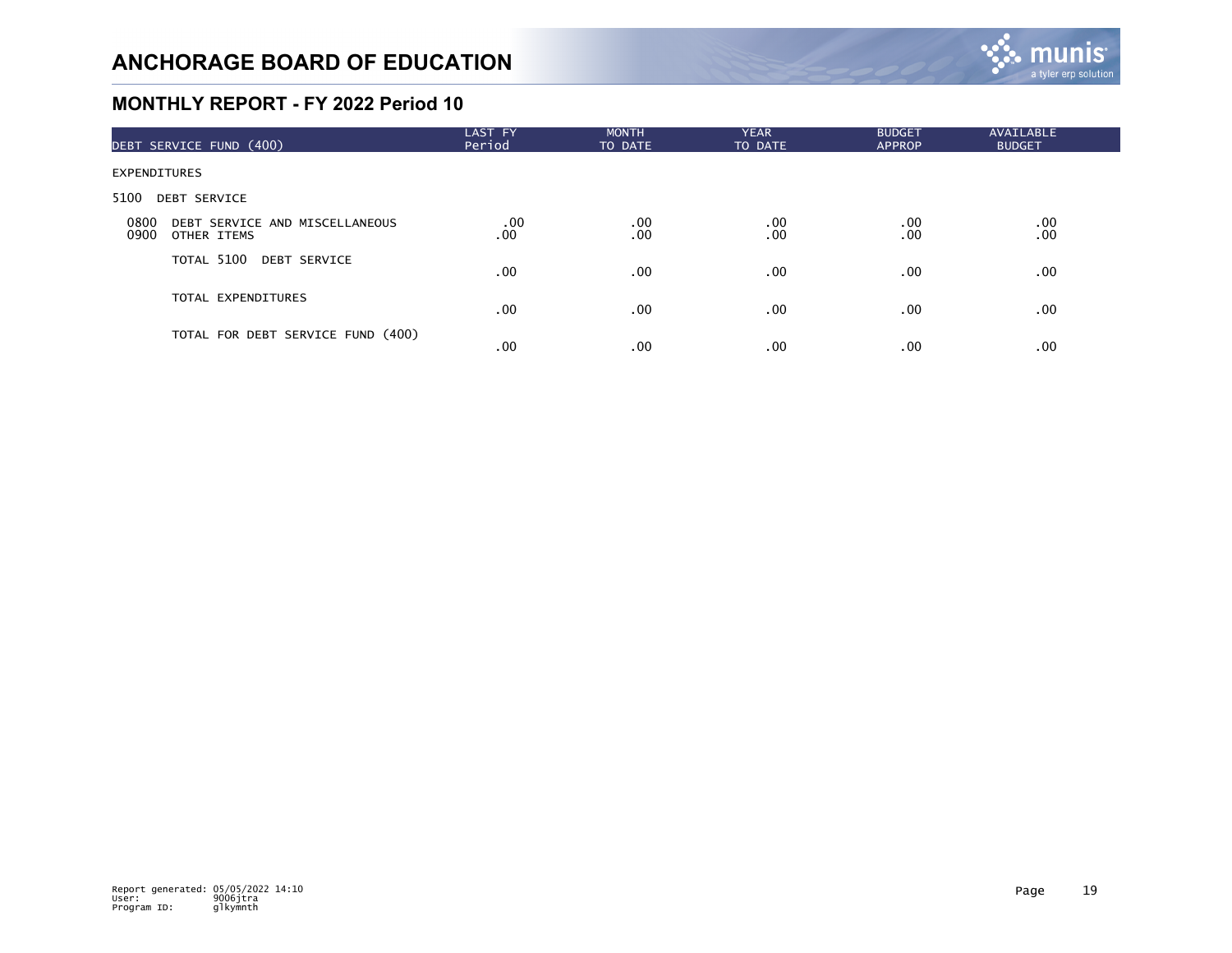

| FOOD SERVICE FUND (51)                                                                                                                                                                                                                                                                                                                                                      | LAST FY<br>Period                                                             | <b>MONTH</b><br>TO DATE                                                        | <b>YEAR</b><br>TO DATE                                                         | <b>BUDGET</b><br><b>APPROP</b>                                                   | AVAILABLE<br><b>BUDGET</b>                                                       |
|-----------------------------------------------------------------------------------------------------------------------------------------------------------------------------------------------------------------------------------------------------------------------------------------------------------------------------------------------------------------------------|-------------------------------------------------------------------------------|--------------------------------------------------------------------------------|--------------------------------------------------------------------------------|----------------------------------------------------------------------------------|----------------------------------------------------------------------------------|
| <b>REVENUES</b>                                                                                                                                                                                                                                                                                                                                                             |                                                                               |                                                                                |                                                                                |                                                                                  |                                                                                  |
| 0999 BEGINNING BALANCE                                                                                                                                                                                                                                                                                                                                                      |                                                                               |                                                                                |                                                                                |                                                                                  |                                                                                  |
| TOTAL 0999 BEGINNING BALANCE                                                                                                                                                                                                                                                                                                                                                | 9,566.27                                                                      | .00                                                                            | 1,381.47                                                                       | 1,381.47                                                                         | .00                                                                              |
| <b>RECEIPTS</b>                                                                                                                                                                                                                                                                                                                                                             |                                                                               |                                                                                |                                                                                |                                                                                  |                                                                                  |
| REVENUE FROM LOCAL SOURCES                                                                                                                                                                                                                                                                                                                                                  |                                                                               |                                                                                |                                                                                |                                                                                  |                                                                                  |
| EARNINGS ON INVESTMENTS                                                                                                                                                                                                                                                                                                                                                     |                                                                               |                                                                                |                                                                                |                                                                                  |                                                                                  |
| 1510 INTEREST ON INVESTMENTS                                                                                                                                                                                                                                                                                                                                                | .35                                                                           | 17.62                                                                          | 68.66                                                                          | 150.00                                                                           | 81.34                                                                            |
| TOTAL EARNINGS ON INVESTMENTS                                                                                                                                                                                                                                                                                                                                               | .35                                                                           | 17.62                                                                          | 68.66                                                                          | 150.00                                                                           | 81.34                                                                            |
| FOOD SERVICE                                                                                                                                                                                                                                                                                                                                                                |                                                                               |                                                                                |                                                                                |                                                                                  |                                                                                  |
| 1611 REIMBURSABLE SCHOOL LUNCH PROG<br>1612 REIMBURSABLE SCH BREAKFAST PRG<br>1613 REIMBURSABLE SPECIAL MILK PROG<br>1621 NON-REIMBURSABLE LUNCH PROG<br>1622 NON-REIMBURSABLE BREAKFAST PRG<br>1623 NON-REIMBURSABLE MILK PROGRAM<br>1624 NON-REIMBURSBLE A LA CARTE PRG<br>1629 NON-REIMBURSBLE OTHER FOOD PRG<br>1629 MY SCHOOL BUCKS RECEIPTS<br>1630 SPECIAL FUNCTIONS | .00<br>.00<br>.00<br>.00<br>.00<br>.00<br>.00<br>5,053.75<br>58,412.26<br>.00 | .00<br>.00.<br>.00.<br>.00<br>.00<br>.00<br>.00<br>1,638.15<br>2,830.05<br>.00 | .00<br>.00<br>.00<br>.00<br>.00<br>.00<br>.00<br>12,488.66<br>38,020.54<br>.00 | .00<br>.00.<br>.00.<br>.00<br>.00<br>.00<br>.00<br>16,000.00<br>16,000.00<br>.00 | .00<br>.00<br>.00<br>.00<br>.00<br>.00<br>.00<br>3.511.34<br>$-22,020.54$<br>.00 |
| TOTAL FOOD SERVICE                                                                                                                                                                                                                                                                                                                                                          | 63,466.01                                                                     | 4,468.20                                                                       | 50,509.20                                                                      | 32,000.00                                                                        | $-18,509.20$                                                                     |
| OTHER REVENUE FROM LOCAL SOURCES                                                                                                                                                                                                                                                                                                                                            |                                                                               |                                                                                |                                                                                |                                                                                  |                                                                                  |
| 1920 CONTRIBUTIONS/DONATIONS<br>1980 REFUND OF PRIOR YR EXPENDITURE<br>1990 MISCELLANEOUS REVENUE                                                                                                                                                                                                                                                                           | .00.<br>.00<br>.00                                                            | .00<br>.00.<br>.00                                                             | .00<br>.00<br>.00                                                              | .00.<br>.00.<br>.00                                                              | .00<br>.00<br>.00                                                                |
| TOTAL OTHER REVENUE FROM LOCAL SOURCES                                                                                                                                                                                                                                                                                                                                      | .00                                                                           | .00                                                                            | .00                                                                            | .00                                                                              | .00                                                                              |
| TOTAL REVENUE FROM LOCAL SOURCES                                                                                                                                                                                                                                                                                                                                            | 63,466.36                                                                     | 4,485.82                                                                       | 50, 577.86                                                                     | 32,150.00                                                                        | $-18,427.86$                                                                     |
| REVENUE FROM STATE SOURCES                                                                                                                                                                                                                                                                                                                                                  |                                                                               |                                                                                |                                                                                |                                                                                  |                                                                                  |
| RESTRICTED                                                                                                                                                                                                                                                                                                                                                                  |                                                                               |                                                                                |                                                                                |                                                                                  |                                                                                  |
| 3200 RESTRICTED STATE REVENUE                                                                                                                                                                                                                                                                                                                                               | 1,408.32                                                                      | .00                                                                            | .00                                                                            | 1,350.00                                                                         | 1,350.00                                                                         |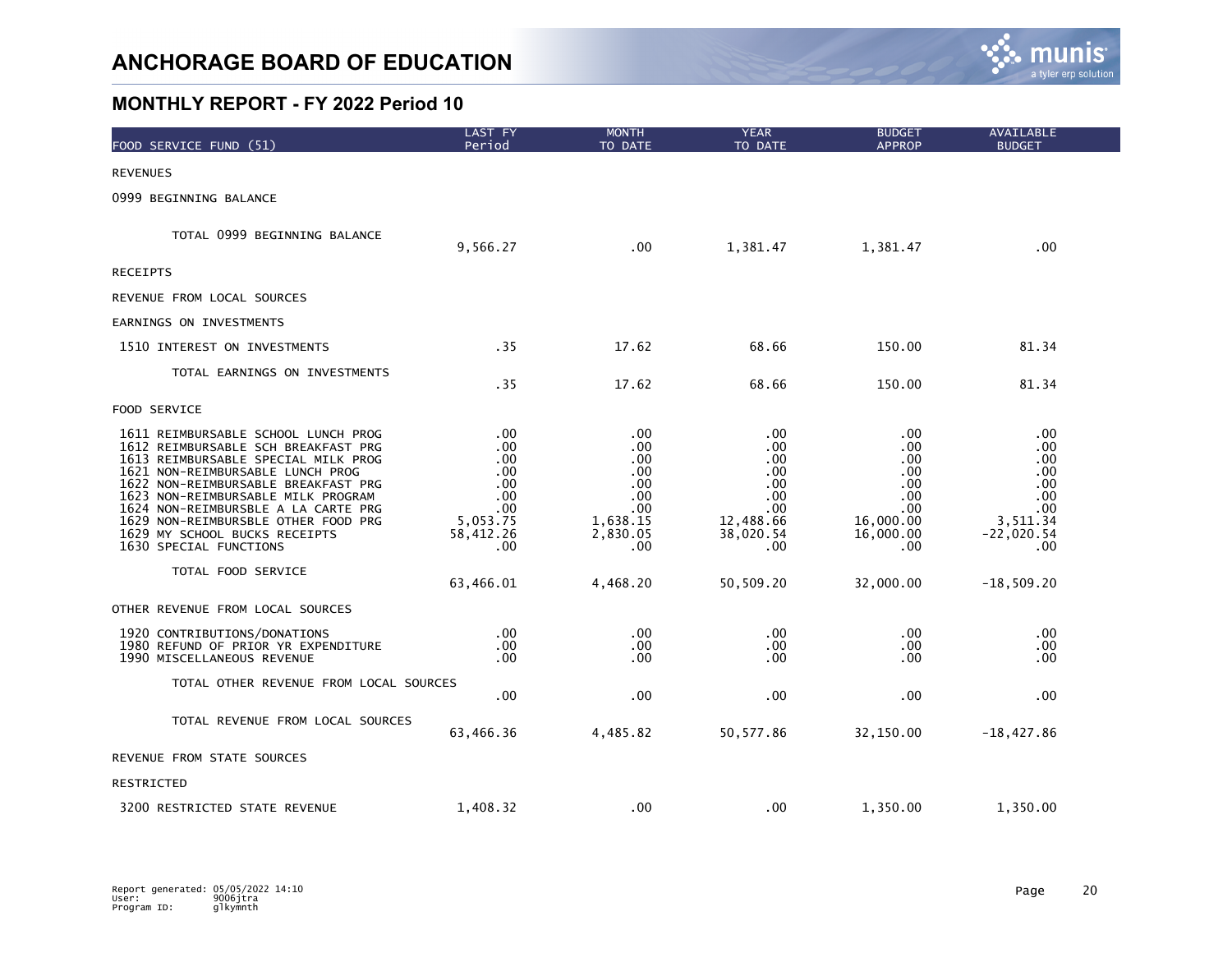| FOOD SERVICE FUND (51)                                       | LAST FY<br>Period | <b>MONTH</b><br>TO DATE | <b>YEAR</b><br>TO DATE | <b>BUDGET</b><br><b>APPROP</b> | <b>AVAILABLE</b><br><b>BUDGET</b> |  |
|--------------------------------------------------------------|-------------------|-------------------------|------------------------|--------------------------------|-----------------------------------|--|
| TOTAL RESTRICTED                                             | 1,408.32          | .00                     | .00                    | 1,350.00                       | 1,350.00                          |  |
| REVENUE IN LIEU OF TAXES/STATE                               |                   |                         |                        |                                |                                   |  |
| 3800 REVENUE IN LIEU OF TAXES/STATE                          | $.00 \,$          | .00                     | .00                    | .00                            | .00                               |  |
| TOTAL REVENUE IN LIEU OF TAXES/STATE                         | .00               | .00                     | .00                    | .00                            | .00                               |  |
| REVENUE ON BEHALF PAYMENTS                                   |                   |                         |                        |                                |                                   |  |
| 3900 STATE ON-BEHALF PAYMENTS                                | $.00 \,$          | .00                     | .00                    | .00                            | .00                               |  |
| TOTAL REVENUE ON BEHALF PAYMENTS                             | .00               | .00                     | .00                    | .00                            | .00                               |  |
| TOTAL REVENUE FROM STATE SOURCES                             | 1,408.32          | .00                     | .00                    | 1,350.00                       | 1,350.00                          |  |
| REVENUE FROM FEDERAL SOURCES                                 |                   |                         |                        |                                |                                   |  |
| RESTRICTED THROUGH THE STATE                                 |                   |                         |                        |                                |                                   |  |
| 4500 RESTRICTED FED THRU STATE                               | 6,190.10          | 31,606.83               | 185,747.14             | 207, 367.00                    | 21,619.86                         |  |
| TOTAL RESTRICTED THROUGH THE STATE                           | 6,190.10          | 31,606.83               | 185,747.14             | 207, 367.00                    | 21,619.86                         |  |
| CHILD NUTRITION PROGRAM DONATED COMMODIT                     |                   |                         |                        |                                |                                   |  |
| 4950 CHILD NUTR PRG DONATED COMMOD                           | $.00 \,$          | .00                     | .00                    | .00                            | .00                               |  |
| TOTAL CHILD NUTRITION PROGRAM DONATED COMMODIT               | .00               | .00                     | .00                    | .00                            | .00                               |  |
| TOTAL REVENUE FROM FEDERAL SOURCES                           | 6,190.10          | 31,606.83               | 185,747.14             | 207, 367.00                    | 21,619.86                         |  |
| OTHER RECEIPTS                                               |                   |                         |                        |                                |                                   |  |
| INTERFUND TRANSFERS                                          |                   |                         |                        |                                |                                   |  |
| 5210 FUND TRANSFER                                           | .00               | .00                     | .00                    | 13,970.00                      | 13,970.00                         |  |
| TOTAL INTERFUND TRANSFERS                                    | .00               | .00                     | .00                    | 13,970.00                      | 13,970.00                         |  |
| SALE OR COMP FOR LOSS OF ASSETS                              |                   |                         |                        |                                |                                   |  |
| 5341 SALE OF EQUIPMENT ETC<br>5342 LOSS COMP - EQUIPMENT ETC | .00<br>.00        | .00<br>.00              | .00<br>.00             | .00<br>.00                     | .00<br>.00                        |  |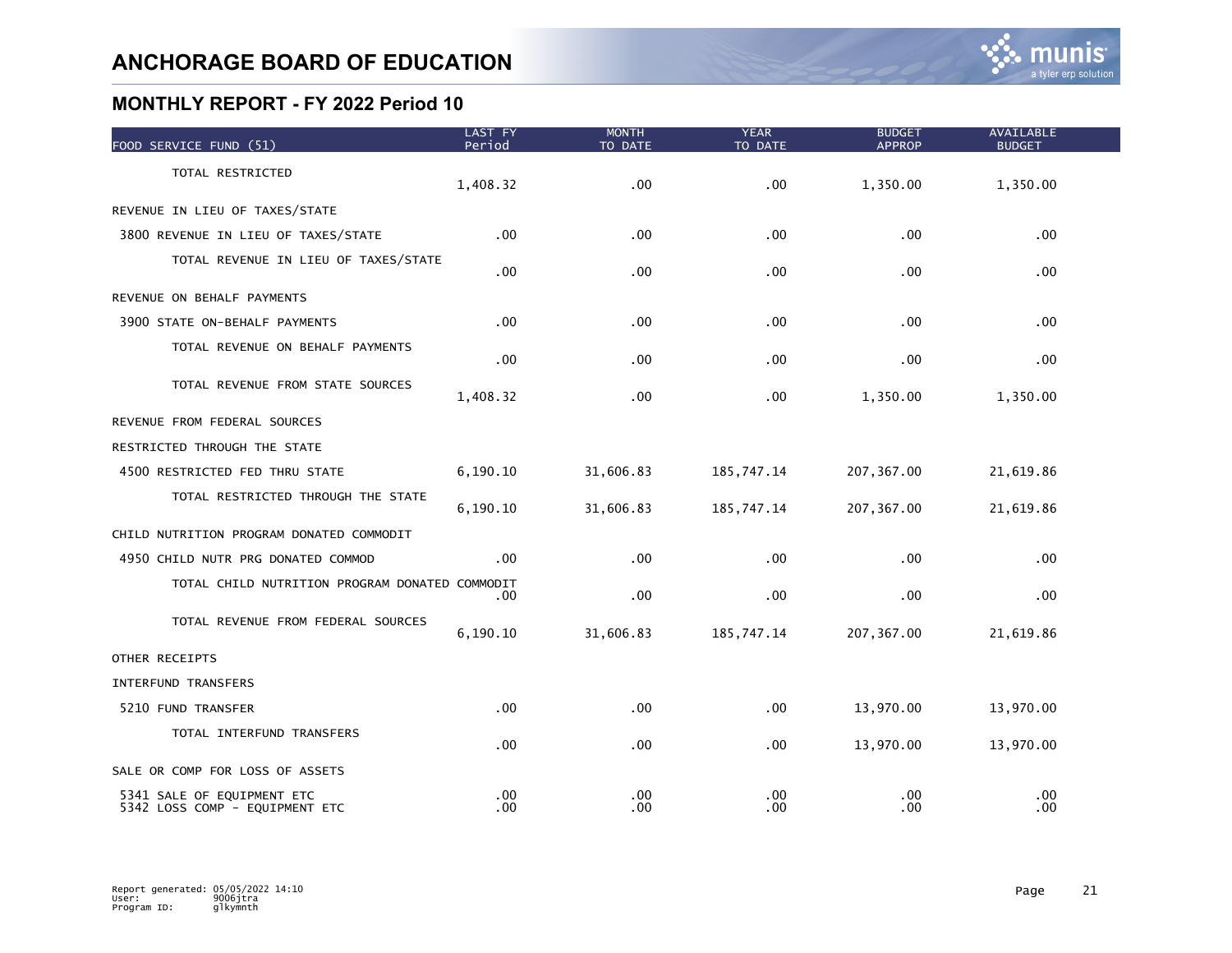| FOOD SERVICE FUND (51)                | LAST FY<br>Period | <b>MONTH</b><br>TO DATE | <b>YEAR</b><br>TO DATE | <b>BUDGET</b><br><b>APPROP</b> | AVAILABLE<br><b>BUDGET</b> |  |
|---------------------------------------|-------------------|-------------------------|------------------------|--------------------------------|----------------------------|--|
| TOTAL SALE OR COMP FOR LOSS OF ASSETS | .00               | .00                     | .00                    | .00                            | $.00 \times$               |  |
| TOTAL OTHER RECEIPTS                  | .00               | .00                     | .00                    | 13,970.00                      | 13,970.00                  |  |
| TOTAL RECEIPTS                        | 71,064.78         | 36,092.65               | 236,325.00             | 254,837.00                     | 18,512.00                  |  |
| <b>TOTAL REVENUE</b>                  | 80,631.05         | 36,092.65               | 237,706.47             | 256.218.47                     | 18,512.00                  |  |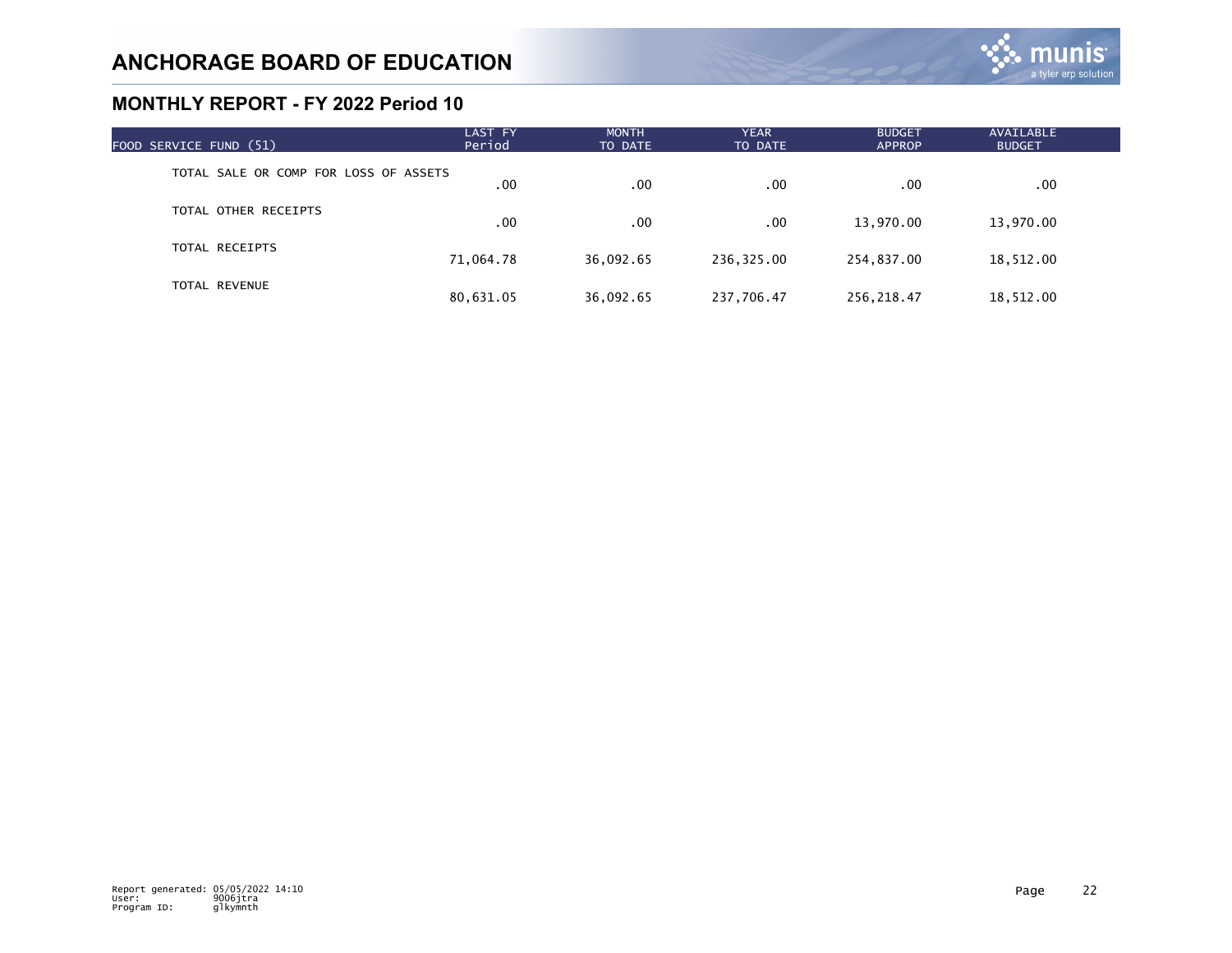

| FOOD SERVICE FUND (51)                                                                                                                                                                                                                                                                                                                                                         | LAST FY<br>Period                                                                                                               | <b>MONTH</b><br>TO DATE                                                                                              | <b>YEAR</b><br>TO DATE                                                                                                       | <b>BUDGET</b><br><b>APPROP</b>                                                                                          | <b>AVAILABLE</b><br><b>BUDGET</b>                                                                                   |
|--------------------------------------------------------------------------------------------------------------------------------------------------------------------------------------------------------------------------------------------------------------------------------------------------------------------------------------------------------------------------------|---------------------------------------------------------------------------------------------------------------------------------|----------------------------------------------------------------------------------------------------------------------|------------------------------------------------------------------------------------------------------------------------------|-------------------------------------------------------------------------------------------------------------------------|---------------------------------------------------------------------------------------------------------------------|
| <b>EXPENDITURES</b>                                                                                                                                                                                                                                                                                                                                                            |                                                                                                                                 |                                                                                                                      |                                                                                                                              |                                                                                                                         |                                                                                                                     |
| 3100<br>FOOD SERVICE OPERATION                                                                                                                                                                                                                                                                                                                                                 |                                                                                                                                 |                                                                                                                      |                                                                                                                              |                                                                                                                         |                                                                                                                     |
| 0100<br>SALARIES PERSONNEL SERVICES<br>0200<br><b>EMPLOYEE BENEFITS</b><br>0280<br>ON-BEHALF<br>0300<br>PURCHASED PROF AND TECH SERV<br>0400<br>PURCHASED PROPERTY SERVICES<br>0500<br>OTHER PURCHASED SERVICES<br>0600<br><b>SUPPLIES</b><br>0700<br><b>PROPERTY</b><br>0800<br>DEBT SERVICE AND MISCELLANEOUS<br>0840<br>CONTINGENCY<br>TOTAL 3100<br>FOOD SERVICE OPERATION | 62,938.76<br>19,413.98<br>$.00 \,$<br>893.80<br>914.13<br>415.31<br>28,440.85<br>$.00 \,$<br>167.50<br>$.00 \,$<br>113, 184. 33 | 12,965.75<br>4,418.93<br>$.00 \,$<br>.00<br>517.00<br>21.28<br>15,802.87<br>$.00 \,$<br>$.00 \,$<br>.00<br>33,725.83 | 80,261.12<br>26,466.32<br>$.00 \,$<br>178.00<br>1,067.78<br>1,030.38<br>92,736.40<br>$.00 \,$<br>967.98<br>.00<br>202,707.98 | 102,819.00<br>35, 349.47<br>.00<br>3,700.00<br>3,050.00<br>1,100.00<br>110,000.00<br>.00<br>200.00<br>.00<br>256,218.47 | 22,557.88<br>8,883.15<br>.00<br>3,522.00<br>1,982.22<br>69.62<br>17,263.60<br>.00<br>$-767.98$<br>.00<br>53, 510.49 |
| 5200<br><b>FUND TRANSFERS</b>                                                                                                                                                                                                                                                                                                                                                  |                                                                                                                                 |                                                                                                                      |                                                                                                                              |                                                                                                                         |                                                                                                                     |
| 0900<br>OTHER ITEMS                                                                                                                                                                                                                                                                                                                                                            | $.00 \,$                                                                                                                        | .00.                                                                                                                 | $.00 \,$                                                                                                                     | .00                                                                                                                     | .00                                                                                                                 |
| TOTAL 5200<br><b>FUND TRANSFERS</b>                                                                                                                                                                                                                                                                                                                                            | .00                                                                                                                             | .00                                                                                                                  | .00                                                                                                                          | .00                                                                                                                     | .00                                                                                                                 |
| TOTAL EXPENDITURES                                                                                                                                                                                                                                                                                                                                                             | 113, 184. 33                                                                                                                    | 33,725.83                                                                                                            | 202,707.98                                                                                                                   | 256,218.47                                                                                                              | 53,510.49                                                                                                           |
| TOTAL FOR FOOD SERVICE FUND (51)                                                                                                                                                                                                                                                                                                                                               | $-32, 553.28$                                                                                                                   | 2,366.82                                                                                                             | 34,998.49                                                                                                                    | .00                                                                                                                     | $-34,998.49$                                                                                                        |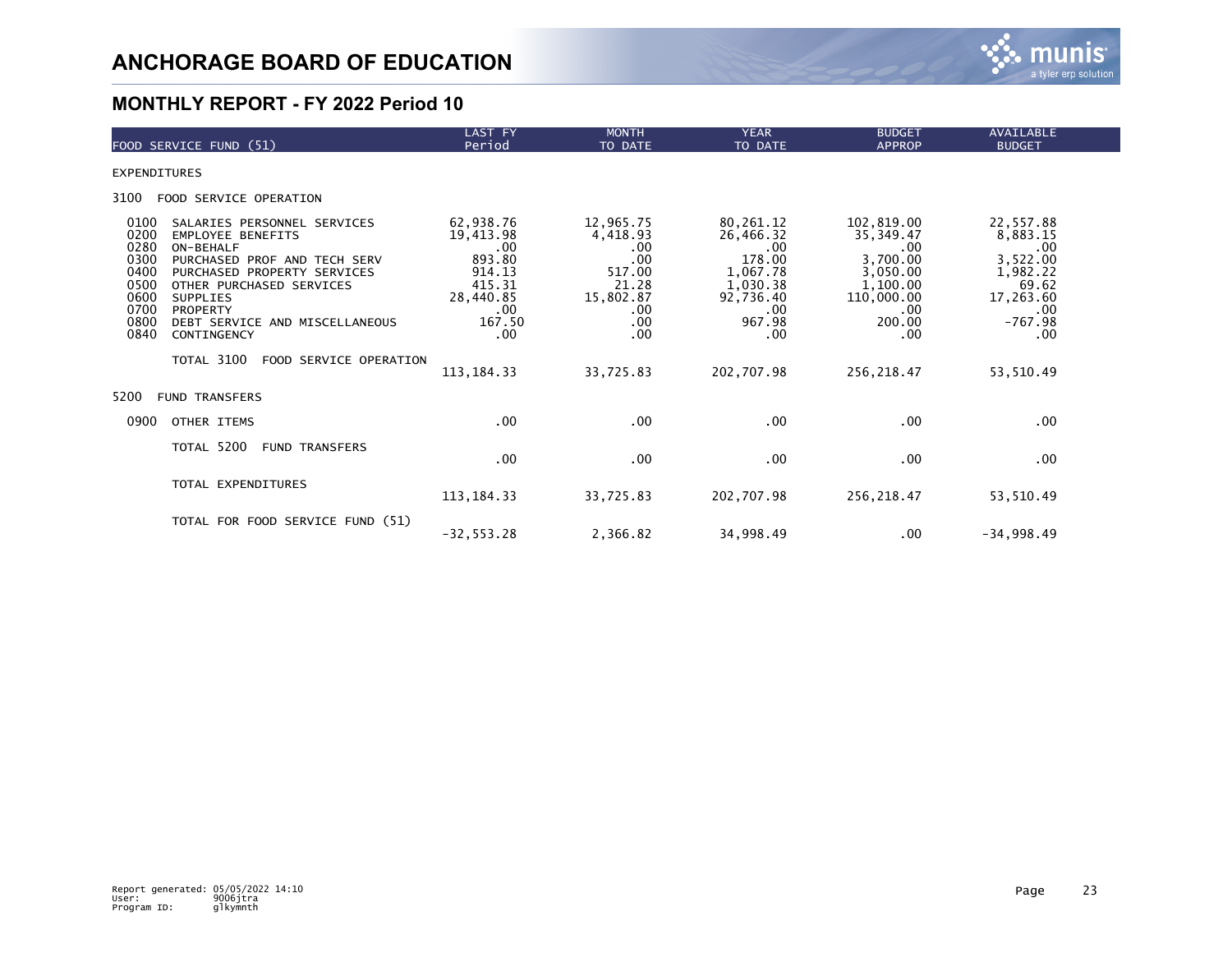

| AFTER SCHOOL/SUMMER PROGRAMS (   | LAST FY<br>Period | <b>MONTH</b><br>TO DATE | <b>YEAR</b><br>TO DATE | <b>BUDGET</b><br><b>APPROP</b> | <b>AVAILABLE</b><br><b>BUDGET</b> |
|----------------------------------|-------------------|-------------------------|------------------------|--------------------------------|-----------------------------------|
| <b>REVENUES</b>                  |                   |                         |                        |                                |                                   |
| 0999 BEGINNING BALANCE           |                   |                         |                        |                                |                                   |
| TOTAL 0999 BEGINNING BALANCE     | 3,330.42          | $.00 \,$                | 3,330.42               | 3,330.42                       | .00                               |
| RECEIPTS                         |                   |                         |                        |                                |                                   |
| REVENUE FROM LOCAL SOURCES       |                   |                         |                        |                                |                                   |
| TUITION                          |                   |                         |                        |                                |                                   |
| 1340 OTHER TUITION               | .00               | .00                     | 70.00                  | 2,000.00                       | 1,930.00                          |
| TOTAL TUITION                    | .00               | .00                     | 70.00                  | 2,000.00                       | 1,930.00                          |
| TOTAL REVENUE FROM LOCAL SOURCES | .00               | .00                     | 70.00                  | 2,000.00                       | 1,930.00                          |
| TOTAL RECEIPTS                   | .00               | .00                     | 70.00                  | 2,000.00                       | 1,930.00                          |
| TOTAL REVENUE                    | 3,330.42          | .00                     | 3,400.42               | 5,330.42                       | 1,930.00                          |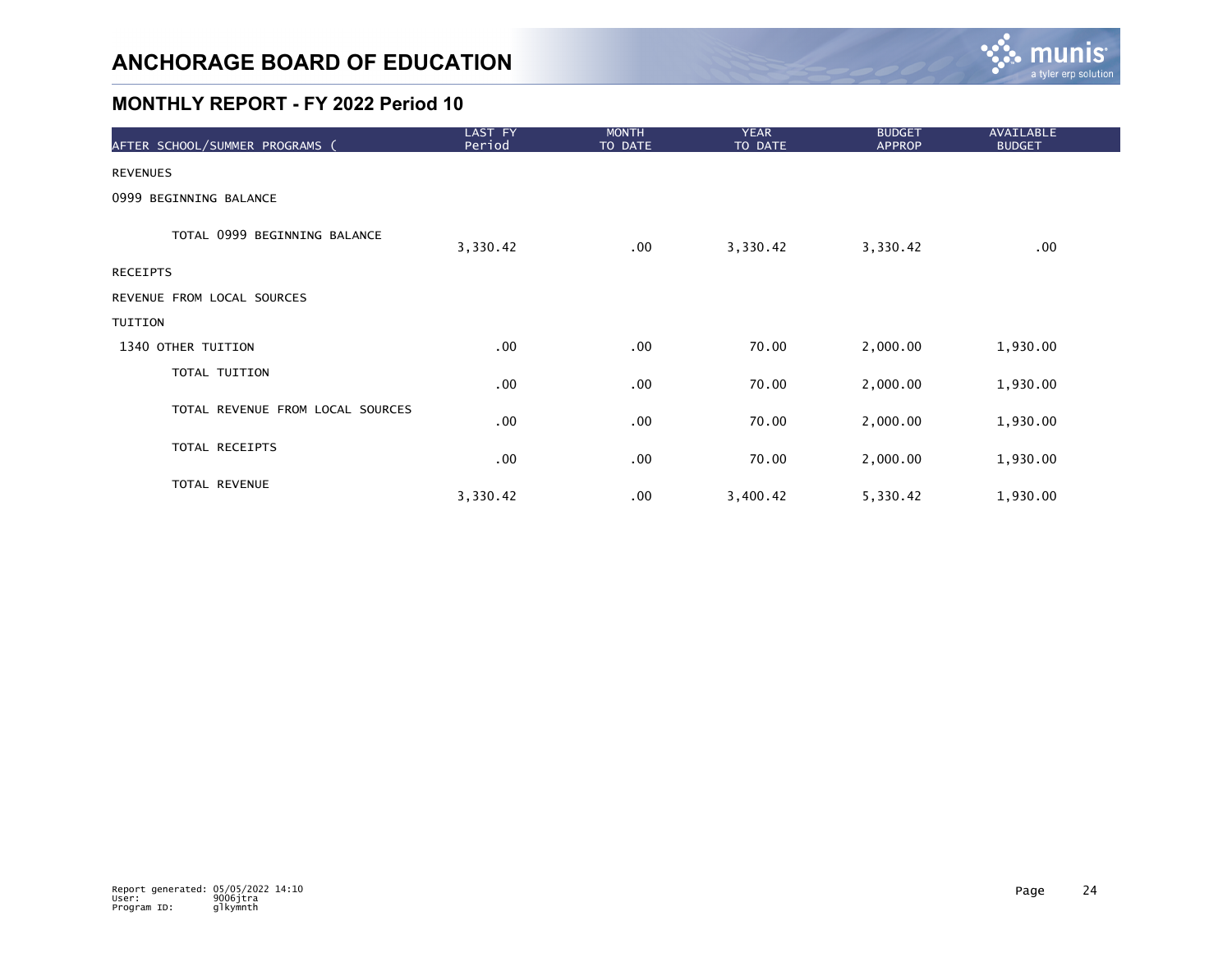

|                                                      | AFTER SCHOOL/SUMMER PROGRAMS (                                                                                                                              | LAST FY<br>Period                             | <b>MONTH</b><br>TO DATE                       | <b>YEAR</b><br>TO DATE                                  | <b>BUDGET</b><br><b>APPROP</b>                                       | <b>AVAILABLE</b><br><b>BUDGET</b>                               |  |
|------------------------------------------------------|-------------------------------------------------------------------------------------------------------------------------------------------------------------|-----------------------------------------------|-----------------------------------------------|---------------------------------------------------------|----------------------------------------------------------------------|-----------------------------------------------------------------|--|
| EXPENDITURES                                         |                                                                                                                                                             |                                               |                                               |                                                         |                                                                      |                                                                 |  |
| 3200                                                 | DAY CARE OPERATIONS                                                                                                                                         |                                               |                                               |                                                         |                                                                      |                                                                 |  |
| 0100<br>0200<br>0300<br>0600<br>0700<br>0840<br>0900 | SALARIES PERSONNEL SERVICES<br><b>EMPLOYEE BENEFITS</b><br>PURCHASED PROF AND TECH SERV<br><b>SUPPLIES</b><br><b>PROPERTY</b><br>CONTINGENCY<br>OTHER ITEMS | .00<br>.00<br>.00<br>.00<br>.00<br>.00<br>.00 | .00<br>.00<br>.00<br>.00<br>.00<br>.00<br>.00 | $.00 \,$<br>.00<br>.00<br>.00<br>.00<br>.00<br>$.00 \,$ | 2,500.00<br>36.00<br>500.00<br>500.00<br>$.00 \,$<br>1,794.42<br>.00 | 2,500.00<br>36.00<br>500.00<br>500.00<br>.00<br>1,794.42<br>.00 |  |
|                                                      | TOTAL 3200<br>DAY CARE OPERATIONS                                                                                                                           | .00                                           | .00                                           | .00                                                     | 5,330.42                                                             | 5,330.42                                                        |  |
| 5200                                                 | <b>FUND TRANSFERS</b>                                                                                                                                       |                                               |                                               |                                                         |                                                                      |                                                                 |  |
| 0900                                                 | OTHER ITEMS                                                                                                                                                 | .00                                           | .00                                           | $.00 \,$                                                | $.00 \,$                                                             | .00                                                             |  |
|                                                      | TOTAL 5200<br><b>FUND TRANSFERS</b>                                                                                                                         | .00                                           | .00                                           | .00                                                     | $.00 \,$                                                             | .00                                                             |  |
|                                                      | TOTAL EXPENDITURES                                                                                                                                          | .00                                           | .00                                           | $.00 \,$                                                | 5,330.42                                                             | 5,330.42                                                        |  |
|                                                      | TOTAL FOR AFTER SCHOOL/SUMMER PROGRAMS (52)                                                                                                                 | 3,330.42                                      | .00                                           | 3,400.42                                                | .00                                                                  | $-3,400.42$                                                     |  |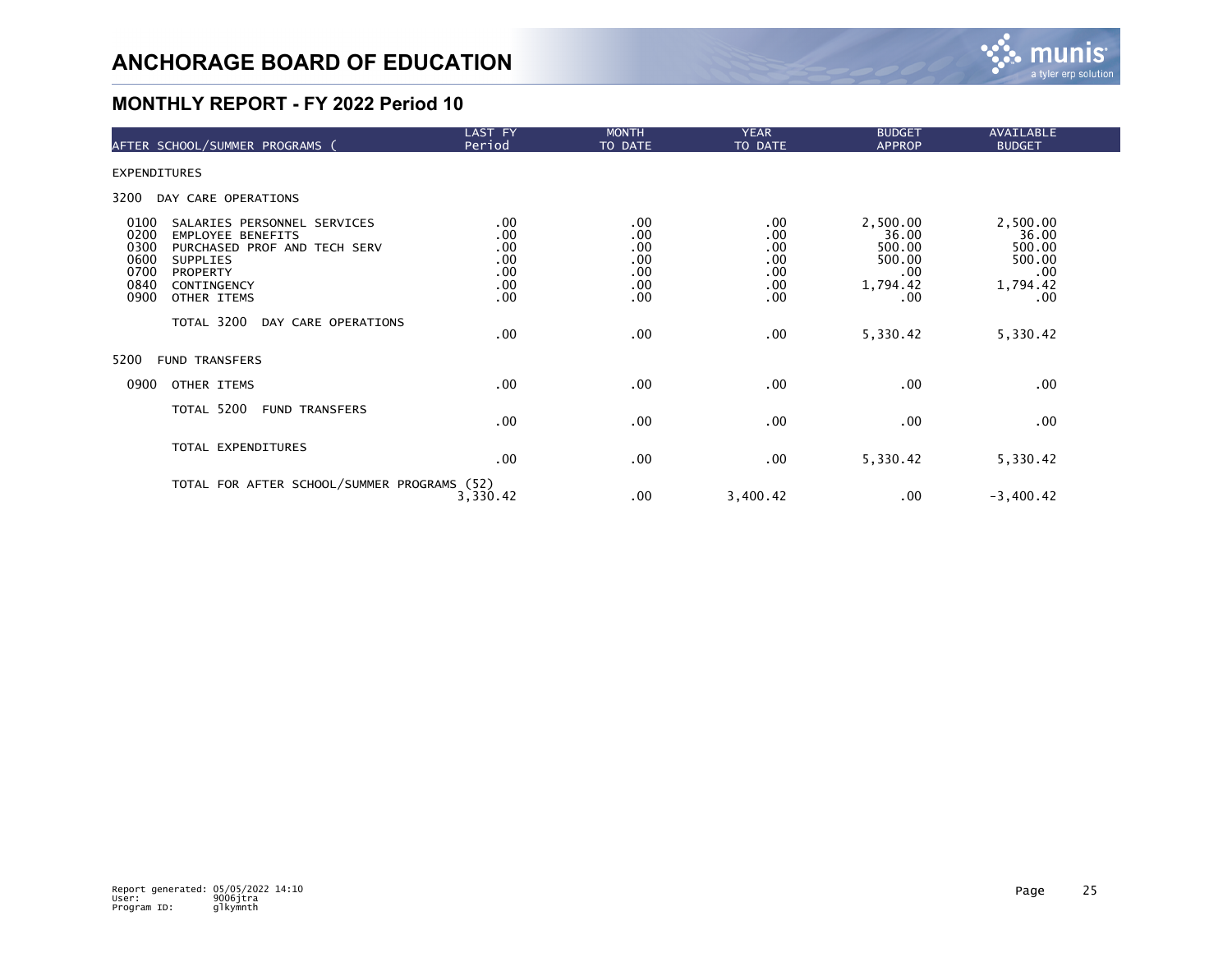

| TRUST AND AGENCY FUNDS (7000)                                                                                                             | LAST FY<br>Period                         | <b>MONTH</b><br>TO DATE         | <b>YEAR</b><br>TO DATE               | <b>BUDGET</b><br><b>APPROP</b>  | <b>AVAILABLE</b><br><b>BUDGET</b>       |  |
|-------------------------------------------------------------------------------------------------------------------------------------------|-------------------------------------------|---------------------------------|--------------------------------------|---------------------------------|-----------------------------------------|--|
| <b>REVENUES</b>                                                                                                                           |                                           |                                 |                                      |                                 |                                         |  |
| 0999 BEGINNING BALANCE                                                                                                                    |                                           |                                 |                                      |                                 |                                         |  |
| TOTAL 0999 BEGINNING BALANCE                                                                                                              | 64, 120.79                                | .00                             | 67,986.16                            | 67,986.16                       | .00 <sub>1</sub>                        |  |
| RECEIPTS                                                                                                                                  |                                           |                                 |                                      |                                 |                                         |  |
| REVENUE FROM LOCAL SOURCES                                                                                                                |                                           |                                 |                                      |                                 |                                         |  |
| EARNINGS ON INVESTMENTS                                                                                                                   |                                           |                                 |                                      |                                 |                                         |  |
| 1510 INTEREST ON INVESTMENTS                                                                                                              | 276.99                                    | 31.65                           | 268.41                               | 500.00                          | 231.59                                  |  |
| TOTAL EARNINGS ON INVESTMENTS                                                                                                             | 276.99                                    | 31.65                           | 268.41                               | 500.00                          | 231.59                                  |  |
| OTHER REVENUE FROM LOCAL SOURCES                                                                                                          |                                           |                                 |                                      |                                 |                                         |  |
| 1920 CONTRIBUTIONS/DONATIONS<br>1920 CENTENNIAL CELEBRATION<br>1920 BROWNING FUND<br>1920 ALUMNI ASSOCIATION<br>1920 BLANKENSHIP DONATION | .00<br>.00<br>2,420.00<br>.00<br>1,500.00 | .00<br>.00<br>.00<br>.00<br>.00 | 1,000.00<br>.00<br>.00<br>.00<br>.00 | .00<br>.00<br>.00<br>.00<br>.00 | $-1,000.00$<br>.00<br>.00<br>.00<br>.00 |  |
| TOTAL OTHER REVENUE FROM LOCAL SOURCES                                                                                                    | 1,500.00                                  | .00                             | 1,000.00                             | .00                             | $-1,000.00$                             |  |
| TOTAL REVENUE FROM LOCAL SOURCES                                                                                                          | 4,196.99                                  | 31.65                           | 1,268.41                             | 500.00                          | $-768.41$                               |  |
| TOTAL RECEIPTS                                                                                                                            | 4,196.99                                  | 31.65                           | 1,268.41                             | 500.00                          | $-768.41$                               |  |
| TOTAL REVENUE                                                                                                                             | 68, 317.78                                | 31.65                           | 69,254.57                            | 68,486.16                       | $-768.41$                               |  |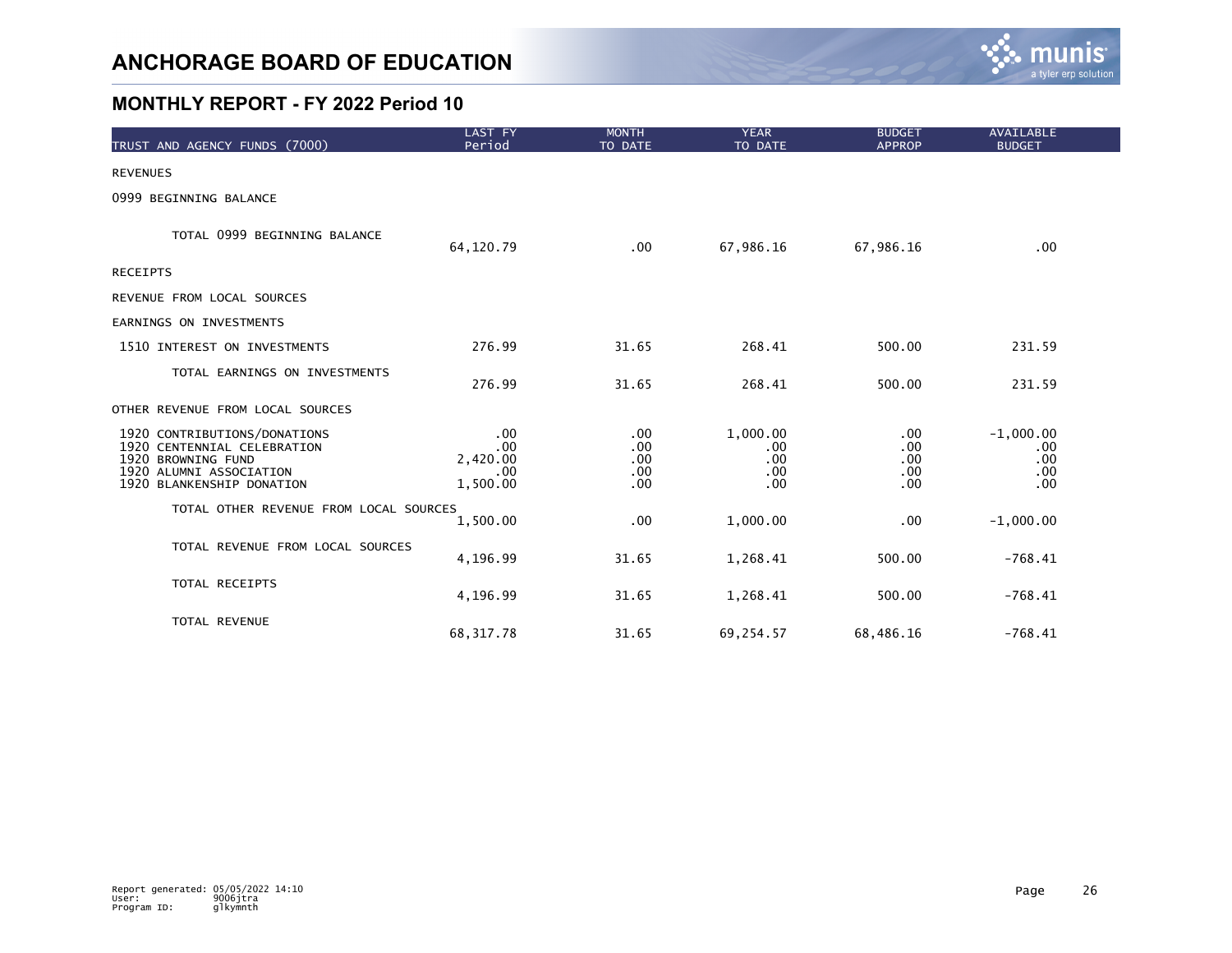

| TRUST AND AGENCY FUNDS (7000)                                                                                                                                                                                                       | <b>LAST FY</b><br>Period                         | <b>MONTH</b><br>TO DATE                            | <b>YEAR</b><br>TO DATE                             | <b>BUDGET</b><br><b>APPROP</b>                                    | <b>AVAILABLE</b><br><b>BUDGET</b>                                 |  |
|-------------------------------------------------------------------------------------------------------------------------------------------------------------------------------------------------------------------------------------|--------------------------------------------------|----------------------------------------------------|----------------------------------------------------|-------------------------------------------------------------------|-------------------------------------------------------------------|--|
| <b>EXPENDITURES</b>                                                                                                                                                                                                                 |                                                  |                                                    |                                                    |                                                                   |                                                                   |  |
| 2600<br>PLANT OPERATIONS AND MAINTENANCE                                                                                                                                                                                            |                                                  |                                                    |                                                    |                                                                   |                                                                   |  |
| 0100<br>SALARIES PERSONNEL SERVICES<br>0200<br><b>EMPLOYEE BENEFITS</b><br>0300<br>PURCHASED PROF AND TECH SERV<br>0400<br>PURCHASED PROPERTY SERVICES<br>0600<br><b>SUPPLIES</b><br>0700<br><b>PROPERTY</b><br>0840<br>CONTINGENCY | .00<br>.00<br>.00<br>.00<br>402.00<br>.00<br>.00 | .00<br>.00<br>.00<br>.00<br>6,724.78<br>.00<br>.00 | .00<br>.00<br>.00<br>.00<br>9,159.78<br>.00<br>.00 | 4,000.00<br>750.00<br>.00<br>.00<br>27,096.00<br>.00<br>36,640.16 | 4,000.00<br>750.00<br>.00<br>.00<br>17,936.22<br>.00<br>36,640.16 |  |
| TOTAL 2600<br>PLANT OPERATIONS AND MAINTENANCE                                                                                                                                                                                      | 402.00                                           | 6,724.78                                           | 9,159.78                                           | 68,486.16                                                         | 59,326.38                                                         |  |
| TOTAL EXPENDITURES                                                                                                                                                                                                                  | 402.00                                           | 6,724.78                                           | 9,159.78                                           | 68,486.16                                                         | 59,326.38                                                         |  |
| TOTAL FOR TRUST AND AGENCY FUNDS (7000)                                                                                                                                                                                             | 67,915.78                                        | $-6,693.13$                                        | 60.094.79                                          | .00                                                               | $-60,094.79$                                                      |  |